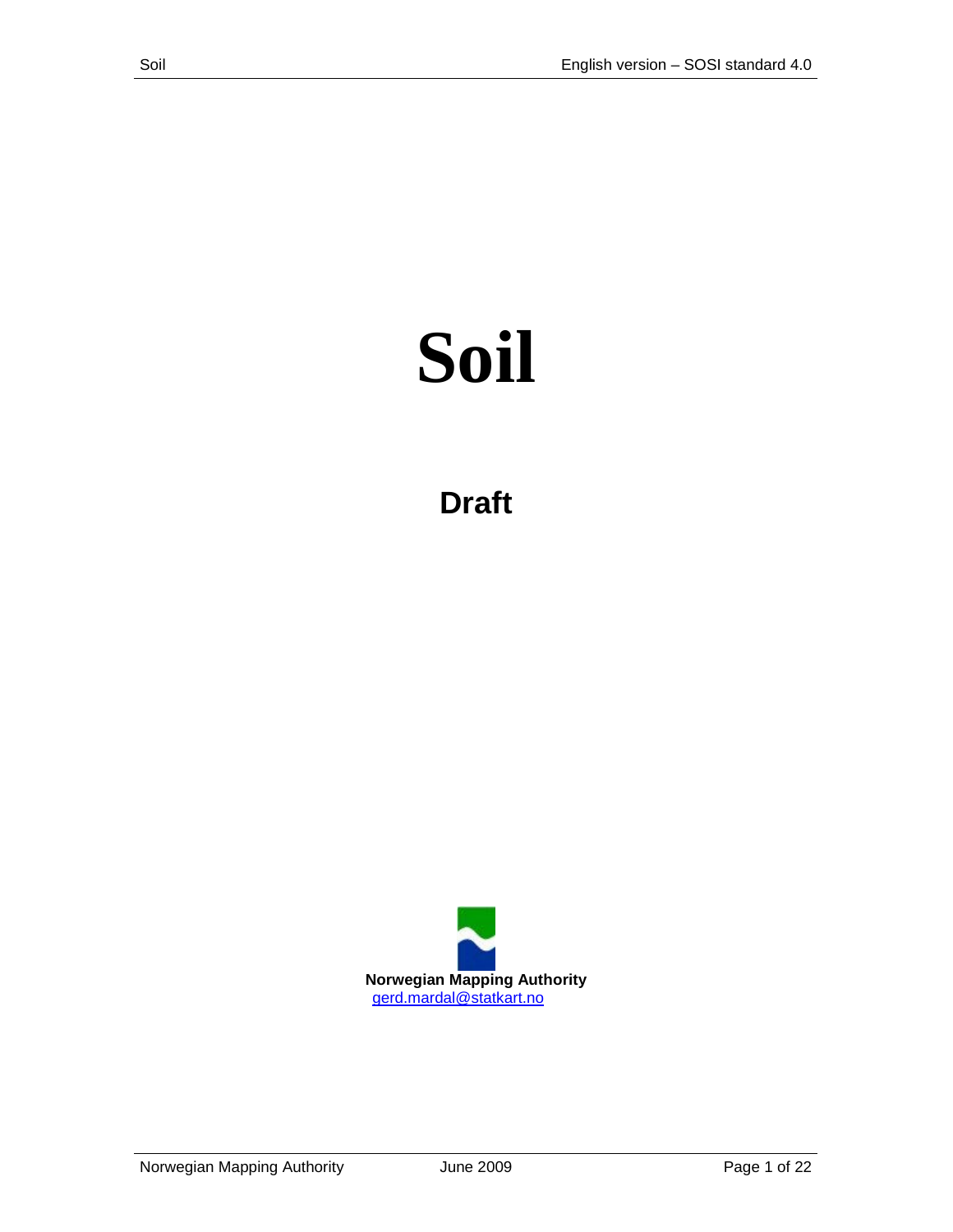# **Table of contents**

| 1.1       |  |
|-----------|--|
| 1.2       |  |
| 1.2.1     |  |
| 1.2.2     |  |
| 1.2.3     |  |
| 1.2.4     |  |
| 1.2.5     |  |
| 1.2.6     |  |
| 1.2.7     |  |
| 1.2.8     |  |
| 1.2.9     |  |
| 1.2.10    |  |
| 1.2.11    |  |
| 1.2.11.2  |  |
| 1.2.11.3  |  |
| 1.2.11.4  |  |
| 1.2.11.5  |  |
| 1.2.11.6  |  |
| 1.2.11.7  |  |
| 1.2.11.8  |  |
| 1.2.11.9  |  |
| 1.2.11.10 |  |
| 1.2.11.11 |  |
| 1.2.11.12 |  |
| 1.2.11.13 |  |
| 1.2.11.14 |  |
| 1.2.11.15 |  |
| 1.2.11.16 |  |
| 1.2.11.17 |  |
| 1.2.11.18 |  |
| 1.2.11.19 |  |
| 1.2.11.20 |  |
| 1.2.11.21 |  |
| 1.2.11.22 |  |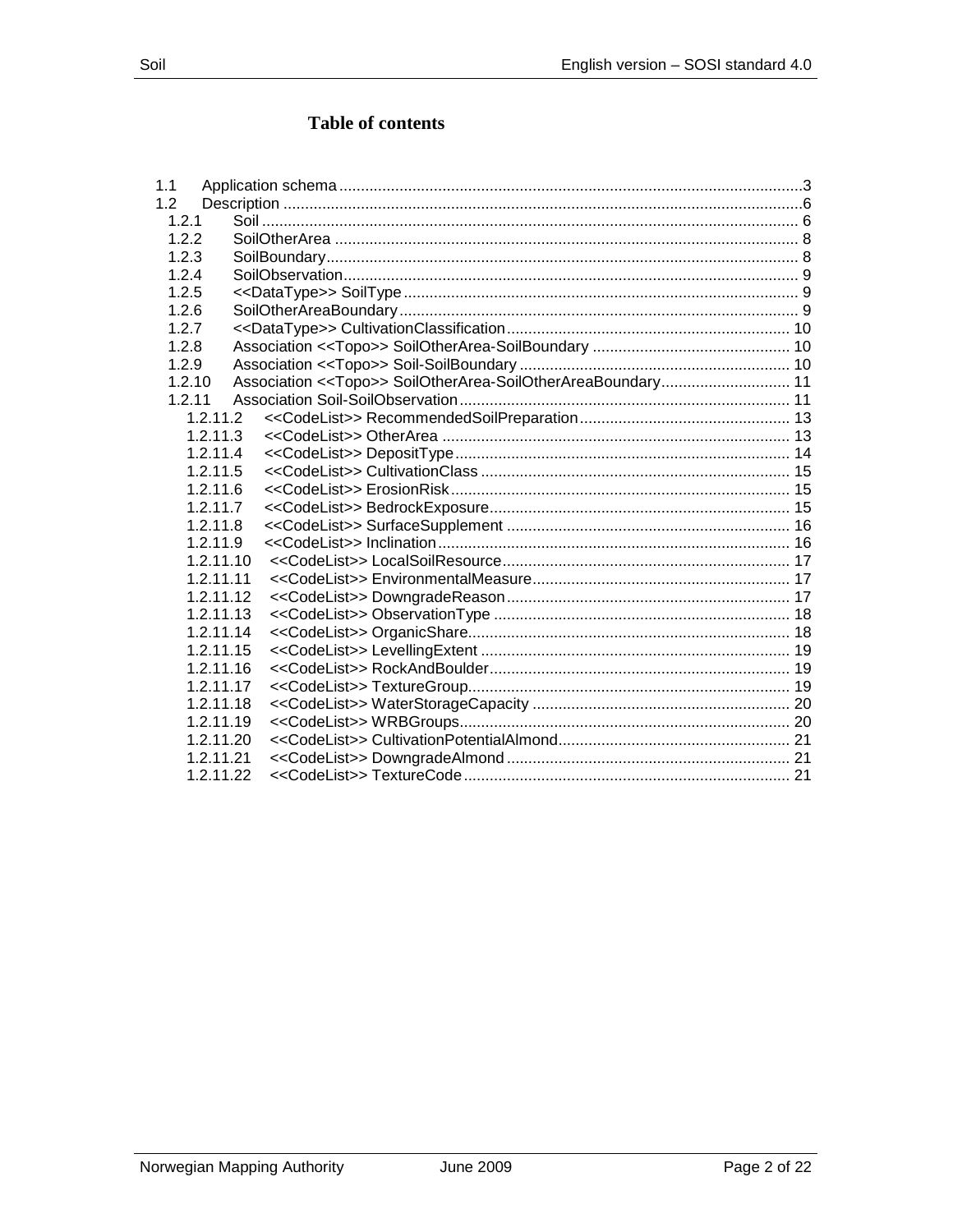## <span id="page-2-0"></span>**1.1 Application schema**

**Soil**



#### **Soil observation**

| SoilObservation                 |  |  |  |  |  |
|---------------------------------|--|--|--|--|--|
| + position : PointWithQuality   |  |  |  |  |  |
| + observation : ObservationType |  |  |  |  |  |

#### **Soil area**

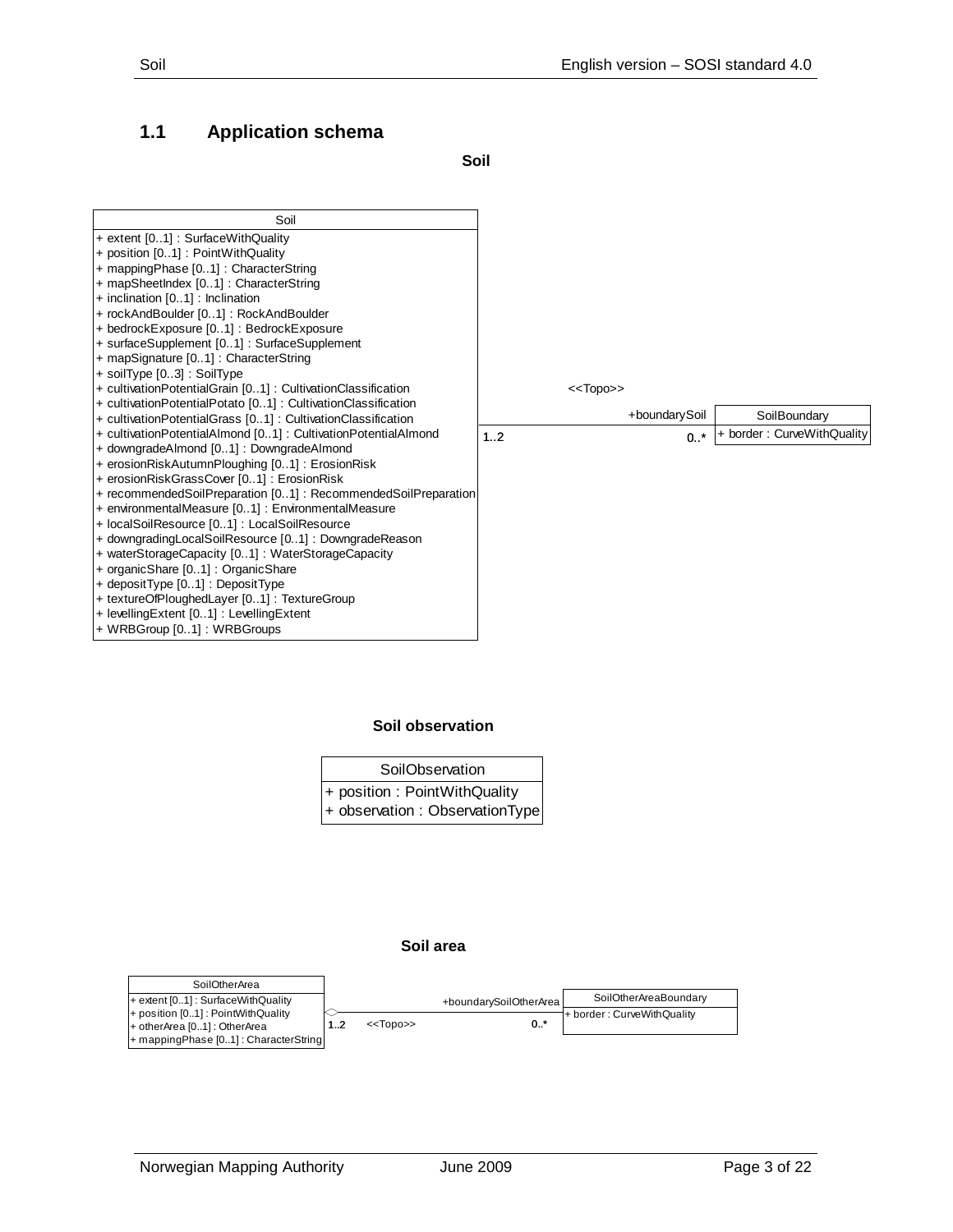#### **Datatypes**

#### **SoilType** + series1 : CharacterString + texture1 : TextureCode + series2 [0..1] : CharacterString + textur2 [0..1] : TextureCode <<DataType>>

+ series3 [0..1] : CharacterString + textur3 [0..1] : TextureCode

#### <<DataType>>

- CultivationClassification
- + irrigationBased [0..1] : IrrigationBased + downgradePrecipitation [0..1] : DowngradePrecipitation
- + downgradeIrrigation [0..1] : DowngradeIrrigation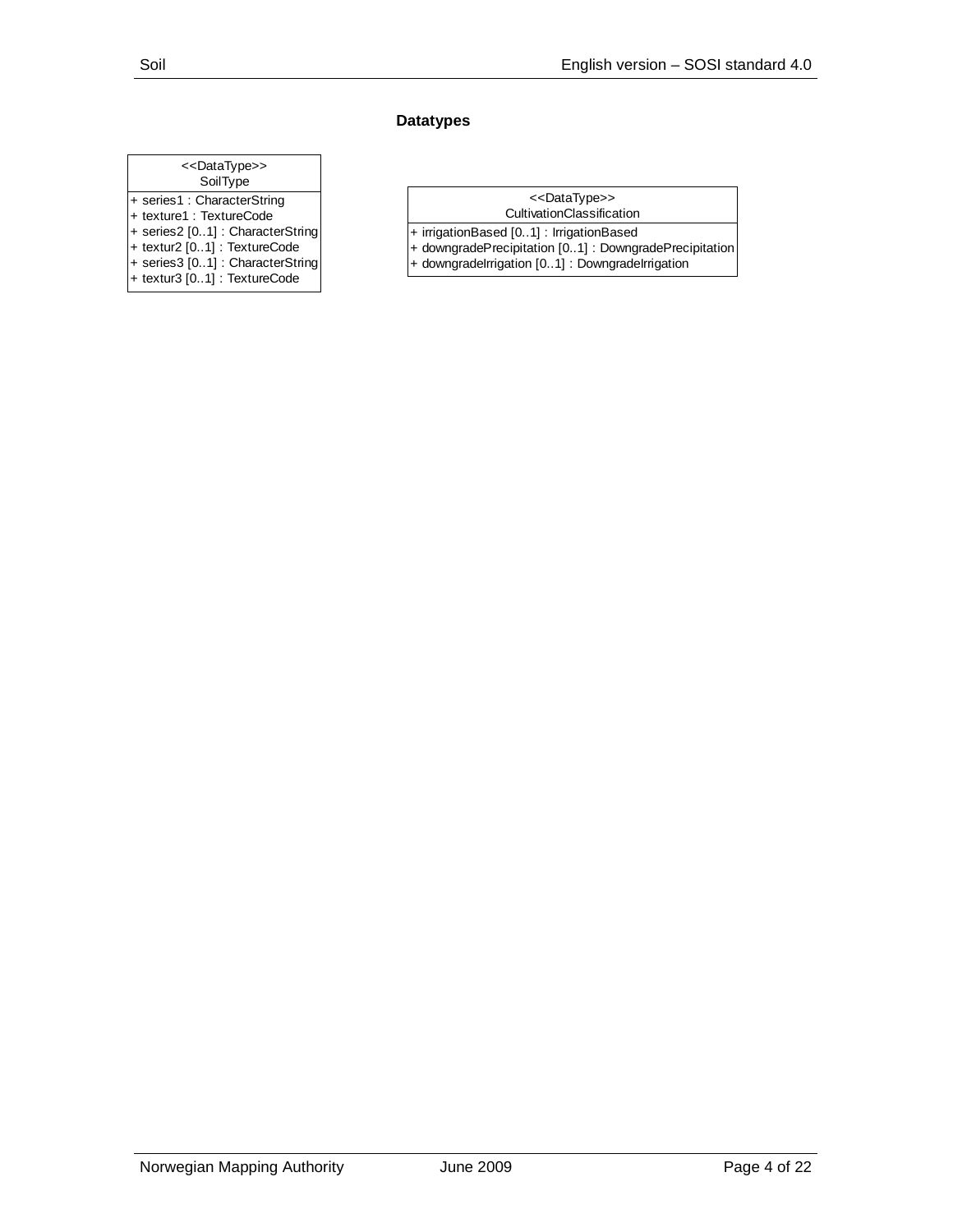#### **Codelists**

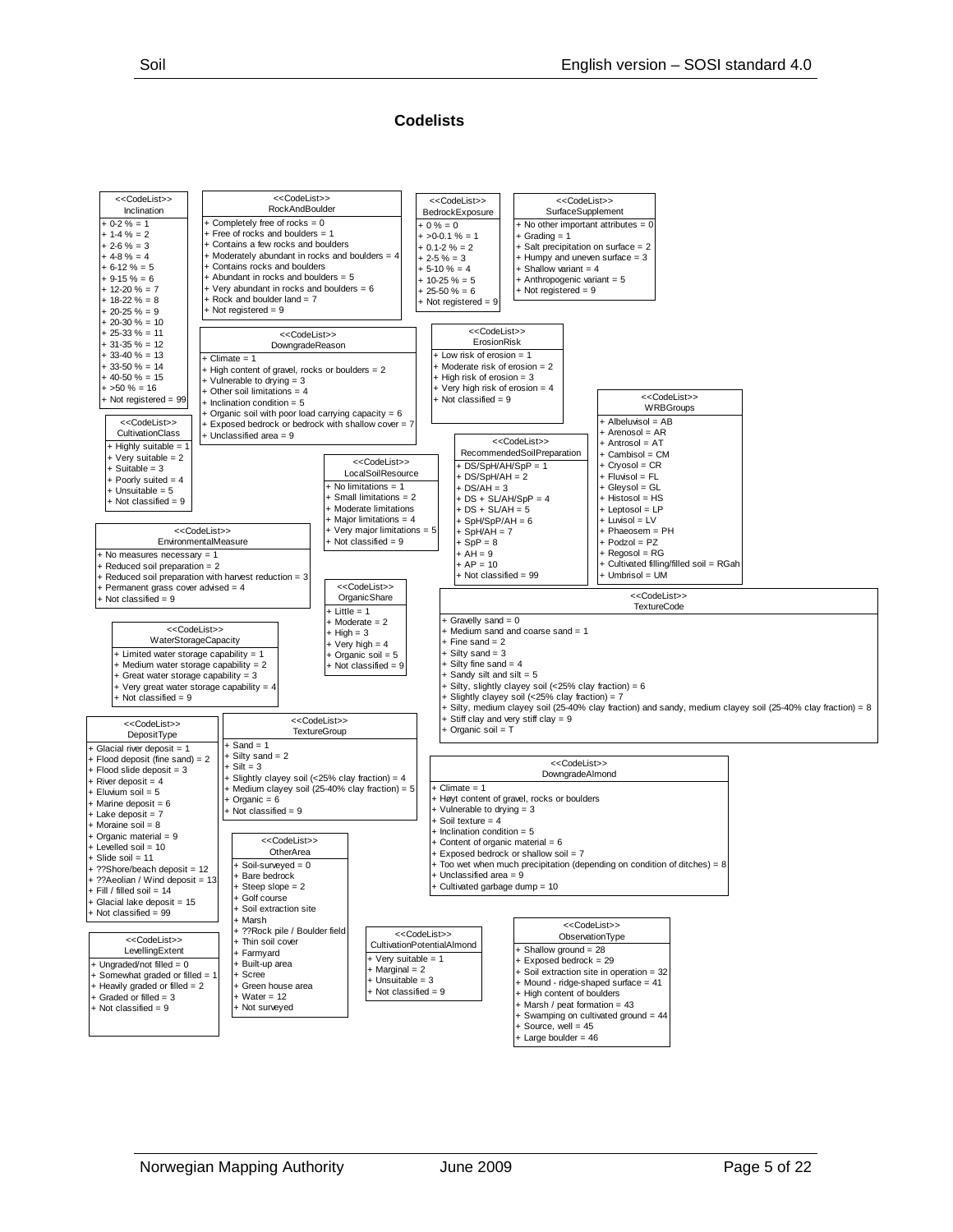# <span id="page-5-0"></span>**1.2 Description**

# <span id="page-5-1"></span>**1.2.1 Soil**

| No                 | Name/<br>Role name    | Description                                                                                                                                                                                                                                                                       | Obligation/<br>Condition | Maximum<br>Occurrenc<br>e | <b>Type</b>                | Constraint |
|--------------------|-----------------------|-----------------------------------------------------------------------------------------------------------------------------------------------------------------------------------------------------------------------------------------------------------------------------------|--------------------------|---------------------------|----------------------------|------------|
| $\mathbf{1}$       | <b>Class</b><br>Soil  | geographic area with<br>approximately uniform soil<br>characteristics                                                                                                                                                                                                             |                          |                           |                            |            |
| 1.1                | extent                | area over which an object<br>extends                                                                                                                                                                                                                                              | 0                        | 1                         | SurfaceWithQu<br>ality     |            |
| 1.2                | position              | location where the object<br>exists                                                                                                                                                                                                                                               | $\mathbf 0$              | $\mathbf{1}$              | PointWithQuali<br>ty       |            |
| 1.3                | mappingPhase          | time of mapping. Indicated<br>by season (??Sp=spring,<br>??Su=summer, A=autumn<br>along with the year in two<br>digits, S05)                                                                                                                                                      | $\overline{0}$           | 1                         | CharacterStrin<br>g        |            |
| 1.4                | mapSheetIndex         | official map sheet<br>reference                                                                                                                                                                                                                                                   | $\overline{0}$           | $\mathbf{1}$              | <b>CharacterStrin</b><br>g |            |
| 1.5                | inclination           | inclination class for the soil<br>figure Note: The<br>inclination is measured as<br>a percentage using a rate<br>of climb indicator                                                                                                                                               | $\mathbf 0$              | 1                         | Inclination                |            |
| 1.6                | rockAndBoulder        | rock and boulder content<br>given as a map figure<br>average, estimated as the<br>amount in m3 down to a<br>soil depth of 1/2 metre                                                                                                                                               | $\mathbf 0$              | 1                         | <b>RockAndBould</b><br>er  |            |
| 1.7                | bedrockExposure       | code for frequency of<br>exposed bedrock. Used<br>when there is exposed<br>bedrock within a delimited<br>expanse of soil Note:<br>Bedrock exposure with a<br>very great distance to the<br>closest one will only be<br>marked as a point<br>observation (cf.<br>SoilObservation). | $\mathbf 0$              | 1                         | BedrockExpos<br>ure        |            |
| 1.8                | surfaceSuppleme<br>nt | code for supplementary<br>observations                                                                                                                                                                                                                                            | 0                        | 1                         | SurfaceSupple<br>ment      |            |
| 1.9                | mapSignature          | soil signature including<br>type of soil, inclination,<br>rock and boulder content,<br>as well as supplementary<br>information                                                                                                                                                    | $\mathbf 0$              | $\mathbf{1}$              | <b>CharacterStrin</b><br>g |            |
| 1.1<br>$\mathbf 0$ | soilType              | description of the soil<br>conditions within delimited<br>expanses of soil Note:<br>From 1 up to a maximum<br>of 3 types may be given                                                                                                                                             | 0                        | 3                         | SoilType                   |            |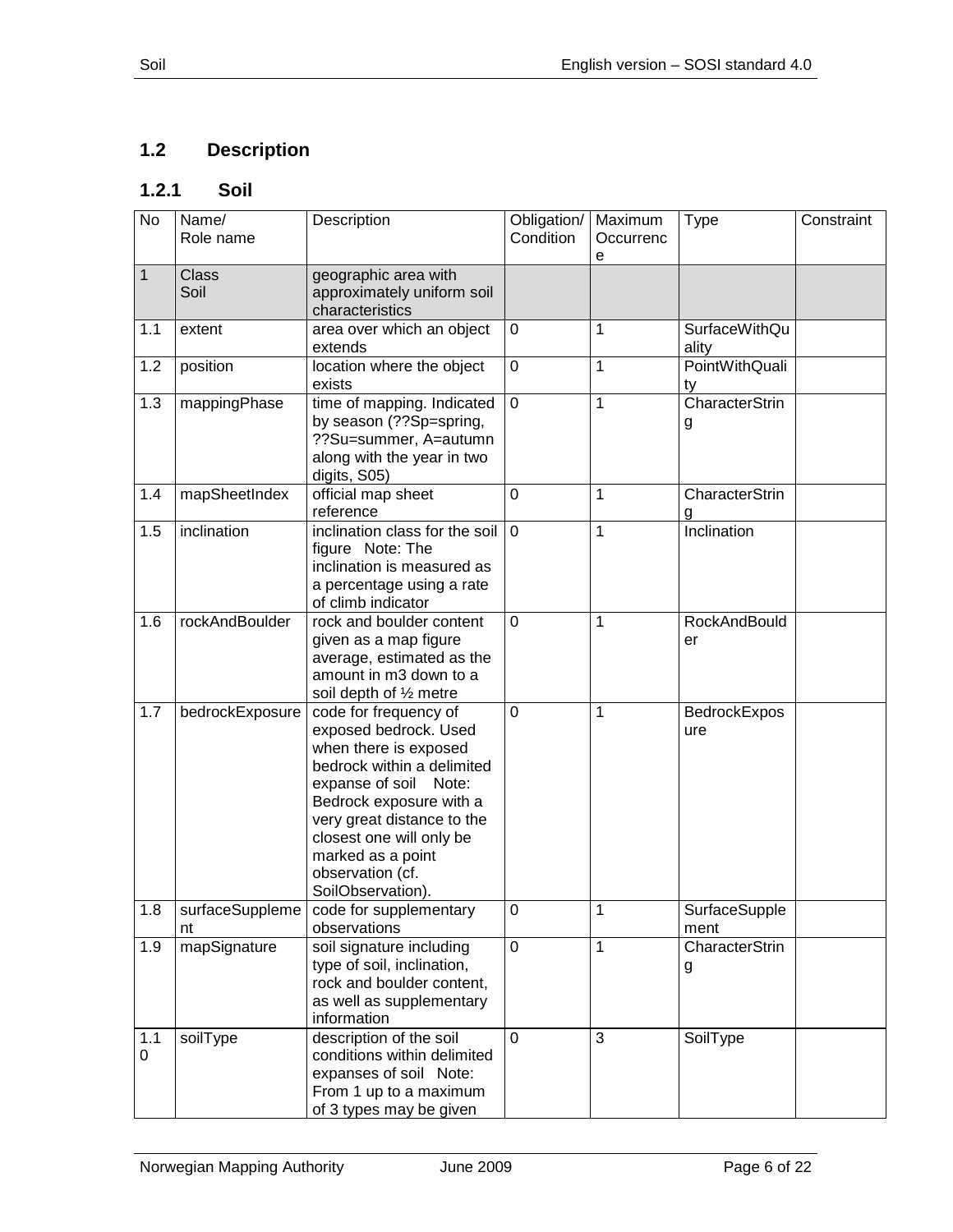|                       |                                  | for an expanse of land,<br>depending on the<br>complexity of the area                                                                                                              |             |   |                                       |
|-----------------------|----------------------------------|------------------------------------------------------------------------------------------------------------------------------------------------------------------------------------|-------------|---|---------------------------------------|
| 1.1<br>1              | cultivationPotenti<br>alGrain    | the potential of the area for<br>grain cultivation under the<br>financial and technological<br>framework conditions that<br>apply to current<br>agricultural practices             | $\mathbf 0$ | 1 | CultivationClas<br>sification         |
| 1.1<br>$\overline{2}$ | cultivationPotenti<br>alPotato   |                                                                                                                                                                                    | 0           | 1 | CultivationClas<br>sification         |
| 1.1<br>3              | cultivationPotenti<br>alGrass    | the potential of the area for $ 0\rangle$<br>grass cultivation under the<br>financial and technological<br>framework conditions that<br>apply to current<br>agricultural practices |             | 1 | <b>CultivationClas</b><br>sification  |
| 1.1<br>4              | cultivationPotenti<br>alAlmond   | the potential of the area for<br>almond potato cultivation<br>under the financial and<br>technological framework<br>conditions that apply to<br>current agricultural<br>practices  | $\mathbf 0$ | 1 | <b>CultivationPote</b><br>ntialAlmond |
| 1.1<br>5              | downgradeAlmon<br>d              | downgradeAlmond                                                                                                                                                                    | 0           | 1 | DowngradeAl<br>mond                   |
| 1.1<br>6              | erosionRiskAutu<br>mnPloughing   | potential erosion risk in<br>connection with autumn<br>ploughing                                                                                                                   | $\mathbf 0$ | 1 | ErosionRisk                           |
| 1.1<br>$\overline{7}$ | erosionRiskGras<br>sCover        | potential risk of erosion for<br>permanent grass cover                                                                                                                             | $\mathbf 0$ | 1 | ErosionRisk                           |
| 1.1<br>8              | recommendedSo<br>ilPreparation   | recommended reduced<br>soil preparation as an<br>alternative to autumn<br>ploughing                                                                                                | $\mathbf 0$ | 1 | Recommended<br>SoilPreparatio<br>n    |
| 1.1<br>9              | environmentalMe<br>asure         | measure needed to bring<br>the risk of erosion down to<br>an acceptable level                                                                                                      | 0           | 1 | Environmental<br>Measure              |
| 1.2<br>0              | localSoilResourc<br>е            | category for local soil<br>resources; category for<br>precipitation-based grass<br>cultivation regardless of<br>climate                                                            | 0           | 1 | LocalSoilReso<br>urce                 |
| 1.2<br>1              | downgradingLoc<br>alSoilResource | the most important cause<br>of any downgrading of<br>category for local soil<br>resources                                                                                          | 0           | 1 | DowngradeRe<br>ason                   |
| 1.2<br>2              | waterStorageCap<br>acity         | category for water<br>accessible to plants which<br>can be stored in the soil at<br>depths down to 60 cm                                                                           | 0           | 1 | WaterStorage<br>Capacity              |
| 1.2<br>3              | organicShare                     | category for the content of<br>organic material in the<br>ploughed layer                                                                                                           | $\mathbf 0$ | 1 | OrganicShare                          |
| 1.2                   | depositType                      | category for the type of                                                                                                                                                           | $\pmb{0}$   | 1 | DepositType                           |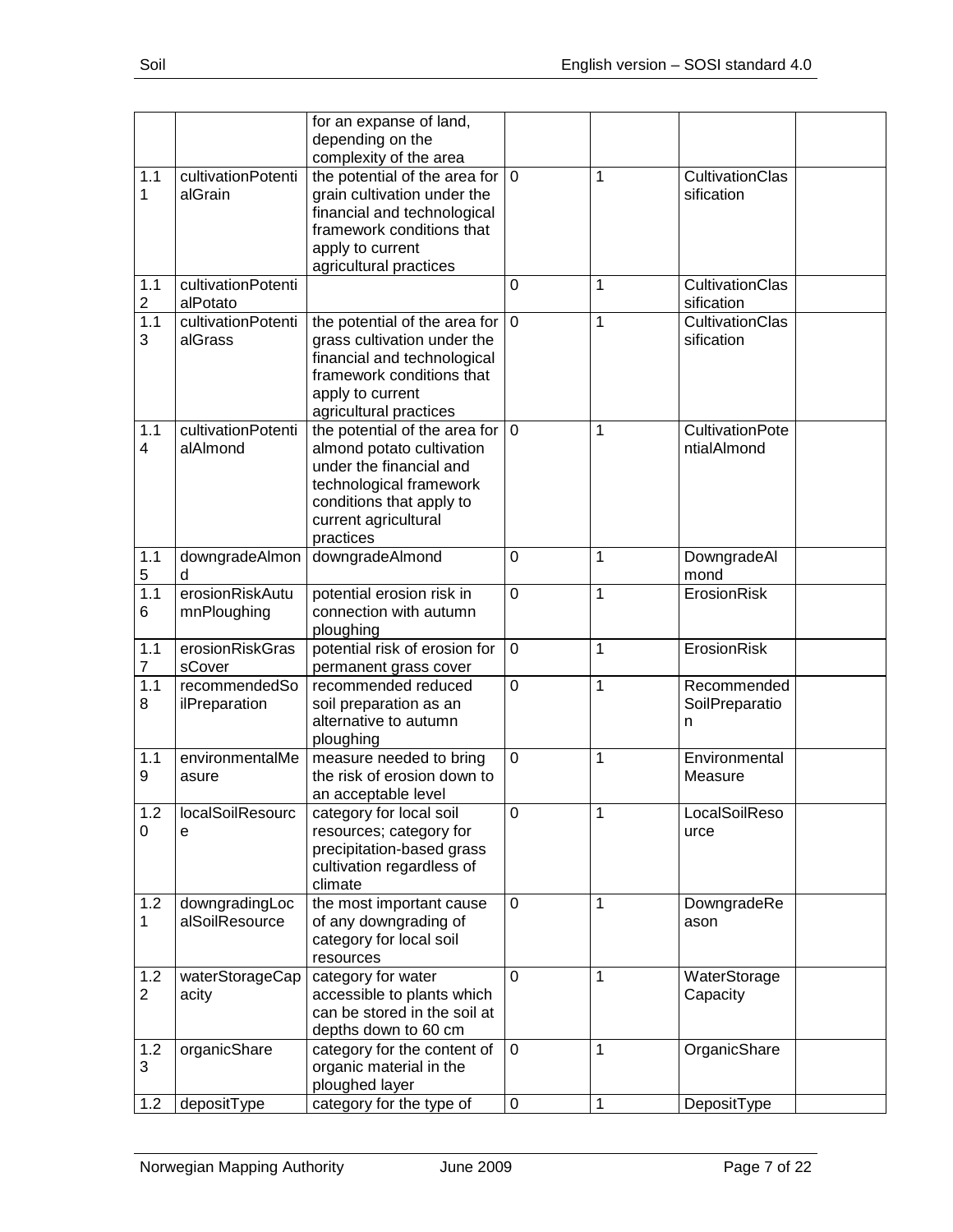| 4        |                            | deposit in the ploughed<br>layer                                                                                          |          |   |                     |
|----------|----------------------------|---------------------------------------------------------------------------------------------------------------------------|----------|---|---------------------|
| 1.2<br>5 | textureOfPloughe<br>dLayer | category for the dominant<br>texture group in the<br>ploughed layer                                                       | $\Omega$ |   | <b>TextureGroup</b> |
| 1.2<br>6 | levellingExtent            | indicates to what extent<br>the ground has been<br>levelled in an area or<br>whether it consists of<br>filled-in material | $\Omega$ | 1 | LevellingExtent     |
| 1.2      | WRBGroup                   | classification code<br>according to the WRB<br>system (World Referance<br>Base for Soil Resources,<br>1998)               | $\Omega$ | 1 | <b>WRBGroups</b>    |
| 1.2<br>8 | Role<br>boundarySoil       |                                                                                                                           | $\Omega$ | N | SoilBoundary        |
| 1.2<br>9 | Role<br>observation        |                                                                                                                           | $\Omega$ | N | SoilObservatio<br>n |

## <span id="page-7-0"></span>**1.2.2 SoilOtherArea**

| No.            | Name/<br>Role name                | Description                                                                                      | Obligation/<br>Condition | Maximum<br>Occurrenc<br>e | <b>Type</b>                      | Constraint       |
|----------------|-----------------------------------|--------------------------------------------------------------------------------------------------|--------------------------|---------------------------|----------------------------------|------------------|
| $\overline{2}$ | Class<br><b>SoilOtherArea</b>     | other area than soil.<br>Describes areas where<br>soil surveying has not<br>been carried out     |                          |                           |                                  |                  |
| 2.1            | extent                            | area over which an object<br>extends                                                             | $\Omega$                 | 1                         | <b>SurfaceWithQu</b><br>ality    |                  |
| 2.2            | position                          | location where the object<br>exists                                                              | $\Omega$                 | 1                         | PointWithQuali<br>ty             |                  |
| 2.3            | otherArea                         | describes those areas<br>where the soil has not<br>been surveyed                                 | $\Omega$                 | 1                         | OtherArea                        |                  |
| 2.4            | mappingPhase                      | time of mapping. Indicated<br>by season (??Sp=spring,<br>Su=summer A=autumn, as<br>well as year) | $\mathbf 0$              | 1                         | CharacterStrin<br>g              |                  |
| 2.5            | Role<br>boundarySoil              |                                                                                                  | $\Omega$                 | N                         | SoilBoundary                     |                  |
| 2.6            | Role<br>boundarySoilOth<br>erArea |                                                                                                  | $\Omega$                 | N                         | SoilOtherArea<br><b>Boundary</b> | Aggregrati<br>on |

# <span id="page-7-1"></span>**1.2.3 SoilBoundary**

| <b>No</b> | Name/<br>Role name           | Description                                                        | Obligation/   Maximum<br>Condition | <b>Occurrenc</b> | Type                        | Constraint |
|-----------|------------------------------|--------------------------------------------------------------------|------------------------------------|------------------|-----------------------------|------------|
|           |                              |                                                                    |                                    | е                |                             |            |
|           | <b>Class</b><br>SoilBoundary | the boundary of an<br>expanse of soil                              |                                    |                  |                             |            |
| 3.1       | border                       | course following the<br>transition between<br>different real world |                                    |                  | <b>CurveWithQual</b><br>ity |            |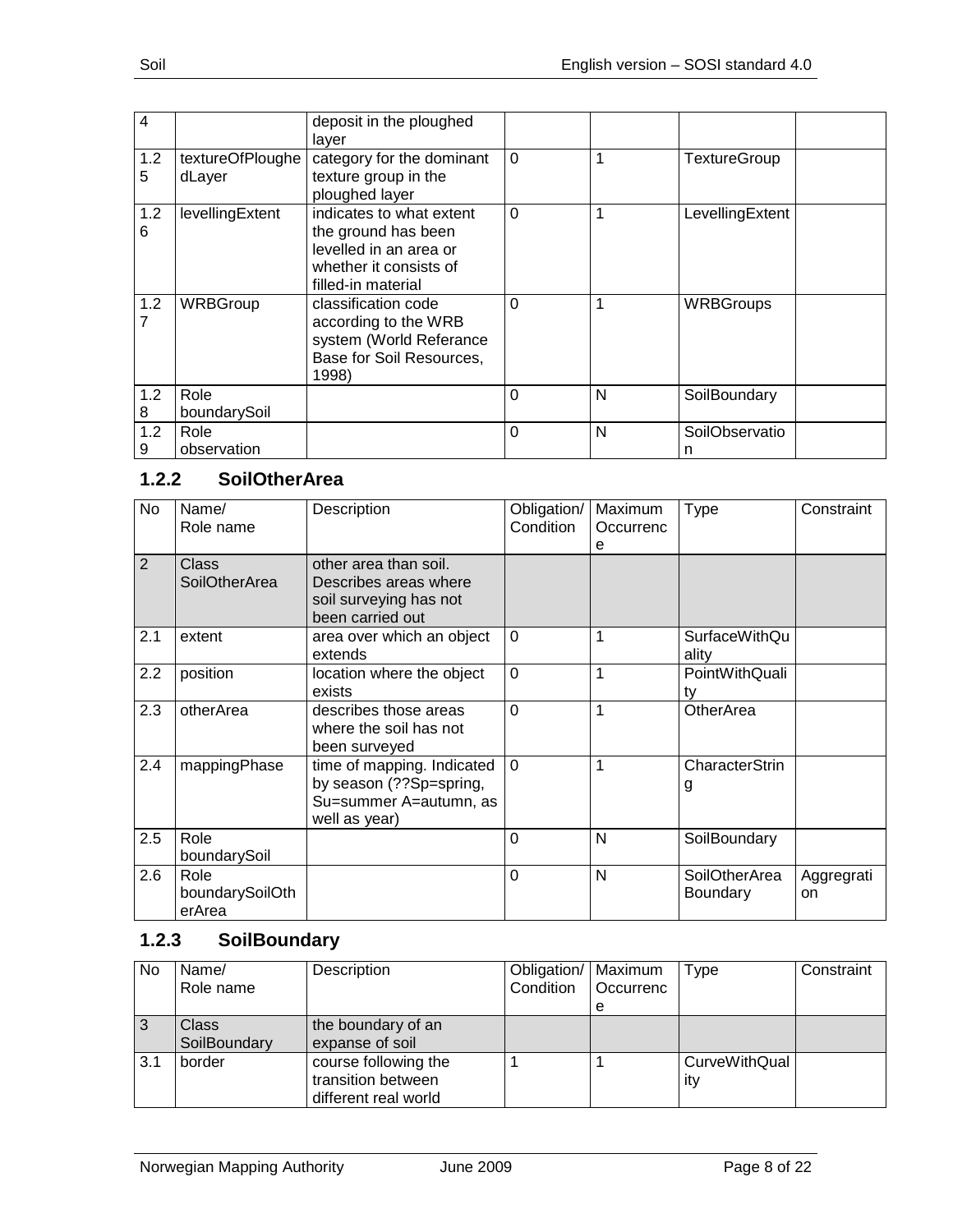|     |                                    | phenomena |    |               |  |
|-----|------------------------------------|-----------|----|---------------|--|
| 3.2 | Role<br>(unnamed)<br>SoilOtherArea |           | ι. | SoilOtherArea |  |
| 3.3 | Role<br>(unnamed) Soil             |           |    | Soil          |  |

# <span id="page-8-0"></span>**1.2.4 SoilObservation**

| No. | Name/<br>Role name       | Description                                                                                                                                                                                                                                                                                                        | Obligation/<br>Condition | Maximum<br>Occurrenc<br>е | <b>Type</b>          | Constraint |
|-----|--------------------------|--------------------------------------------------------------------------------------------------------------------------------------------------------------------------------------------------------------------------------------------------------------------------------------------------------------------|--------------------------|---------------------------|----------------------|------------|
| 4   | Class<br>SoilObservation | localisation of a single<br>point observation                                                                                                                                                                                                                                                                      |                          |                           |                      |            |
| 4.1 | position                 | location where the object<br>exists                                                                                                                                                                                                                                                                                | 1                        |                           | PointWithQuali<br>tv |            |
| 4.2 | observation              | important details limiting<br>the use of the soil Note:<br>The details cannot be<br>delimited as polygons and<br>are therefore shown by<br>special symbols. The<br>symbols show the<br>properties of a small area<br>where they are located<br>(less than 0.05 hectare). It<br>may also ?? <truncated></truncated> | 1                        |                           | ObservationTy<br>рe  |            |
| 4.3 | Role                     |                                                                                                                                                                                                                                                                                                                    |                          |                           | Soil                 |            |
|     | soil                     |                                                                                                                                                                                                                                                                                                                    |                          |                           |                      |            |

# <span id="page-8-1"></span>**1.2.5 <<DataType>> SoilType**

| <b>No</b> | Name/<br>Role name   | Description                                                                                                                                                                                                            | Obligation/<br>Condition | Maximum<br>Occurrenc<br>е | <b>Type</b>         | Constraint |
|-----------|----------------------|------------------------------------------------------------------------------------------------------------------------------------------------------------------------------------------------------------------------|--------------------------|---------------------------|---------------------|------------|
| 5         | Datatype<br>SoilType | description of the soil<br>conditions within delimited<br>expanses of soil<br>Note:<br>From 1 up to a maximum<br>of 3 soil types may be<br>given for an expanse of<br>land, depending on the<br>complexity of the area |                          |                           |                     |            |
| 5.1       | series1              | indicates the most<br>important series                                                                                                                                                                                 | 1                        | 1                         | CharacterStrin      |            |
| 5.2       | texture1             | indicates the most<br>important texture code                                                                                                                                                                           | 1                        | 1                         | TextureCode         |            |
| 5.3       | series2              |                                                                                                                                                                                                                        | $\mathbf 0$              | 1                         | CharacterStrin      |            |
| 5.4       | textur <sub>2</sub>  |                                                                                                                                                                                                                        | $\Omega$                 | 1                         | <b>TextureCode</b>  |            |
| 5.5       | series3              |                                                                                                                                                                                                                        | $\Omega$                 | 1                         | CharacterStrin<br>g |            |
| 5.6       | textur3              |                                                                                                                                                                                                                        | $\mathbf 0$              | 1                         | <b>TextureCode</b>  |            |

# <span id="page-8-2"></span>**1.2.6 SoilOtherAreaBoundary**

| .No<br>Maximum<br><b>VDE</b><br>.<br>ame.<br>Jescription<br>.<br>…∩n⊂<br>aation/<br>וור<br>$\overline{\phantom{a}}$ |
|---------------------------------------------------------------------------------------------------------------------|
|---------------------------------------------------------------------------------------------------------------------|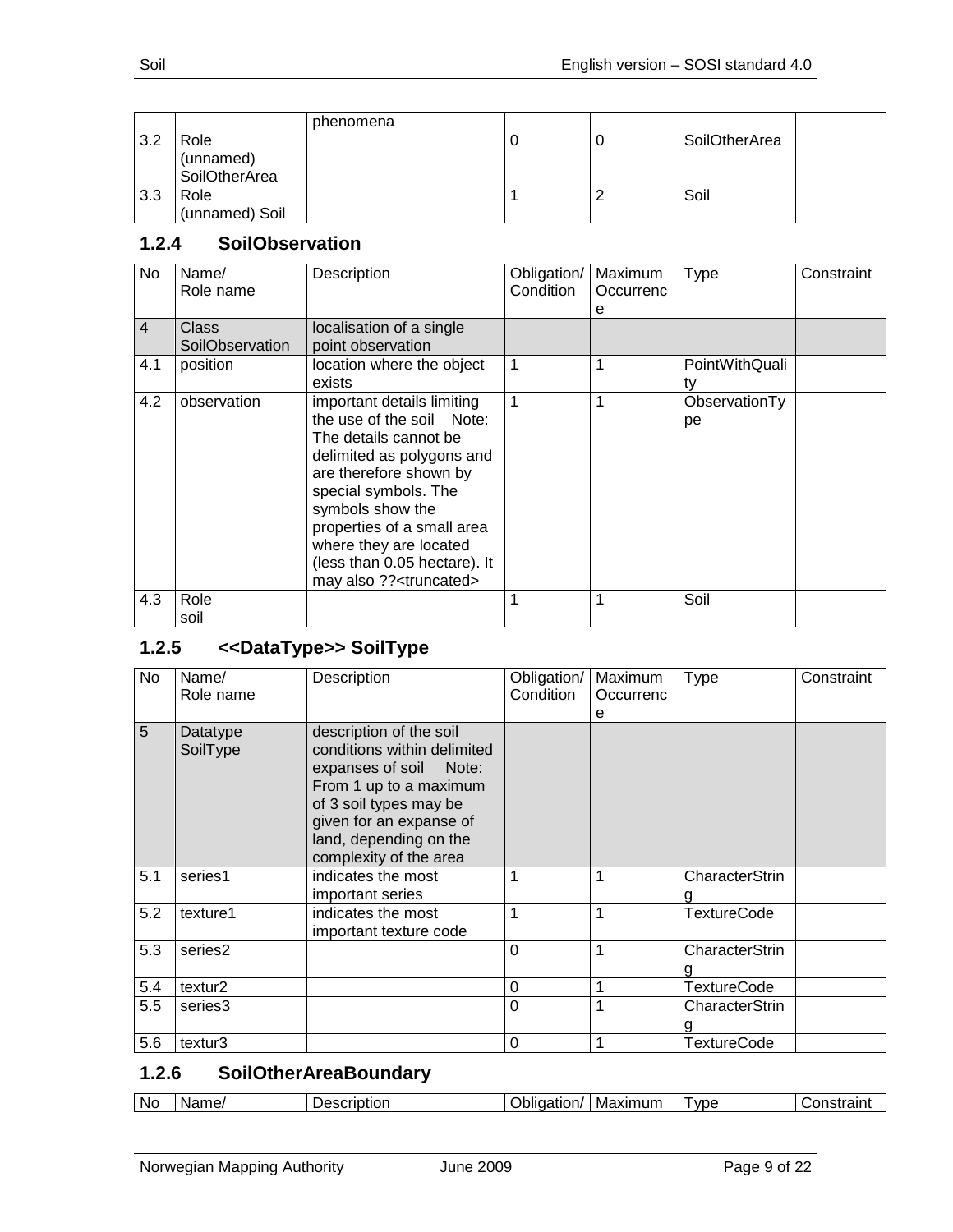|     | Role name       |                           | Condition | Occurrenc      |                      |  |
|-----|-----------------|---------------------------|-----------|----------------|----------------------|--|
|     |                 |                           |           | е              |                      |  |
| 6   | <b>Class</b>    | demarcation of other soil |           |                |                      |  |
|     | SoilOtherAreaBo | area                      |           |                |                      |  |
|     | undary          |                           |           |                |                      |  |
| 6.1 | border          | course following the      |           |                | <b>CurveWithQual</b> |  |
|     |                 | transition between        |           |                | ity                  |  |
|     |                 | different real world      |           |                |                      |  |
|     |                 | phenomena                 |           |                |                      |  |
| 6.2 | Role            |                           |           | $\overline{2}$ | <b>SoilOtherArea</b> |  |
|     | (unnamed)       |                           |           |                |                      |  |
|     | SoilOtherArea   |                           |           |                |                      |  |

# <span id="page-9-0"></span>**1.2.7 <<DataType>> CultivationClassification**

| No             | Name/<br>Role name                        | Description                                                                                                                                                                          | Obligation/<br>Condition | Maximum<br>Occurrenc<br>е | Type                       | Constraint |
|----------------|-------------------------------------------|--------------------------------------------------------------------------------------------------------------------------------------------------------------------------------------|--------------------------|---------------------------|----------------------------|------------|
| $\overline{7}$ | Datatype<br>CultivationClassif<br>ication | the potential of the area for<br>cultivation of certain crops<br>under the financial and<br>technological framework<br>conditions that apply to<br>current agricultural<br>practices |                          |                           |                            |            |
| 7.1            | irrigationBased                           | potential for cultivation by<br>means of artificial irrigation                                                                                                                       | $\Omega$                 |                           | IrrigationBased            |            |
| 7.2            | downgradePrecip<br>itation                |                                                                                                                                                                                      | 0                        |                           | DowngradePre<br>cipitation |            |
| 7.3            | downgradelrrigati<br>on                   | the most important cause<br>of any downgrading of<br>suitability for irrigation-<br>based cultivation                                                                                | $\Omega$                 |                           | Downgradelrri<br>gation    |            |

# <span id="page-9-1"></span>**1.2.8 Association <<Topo>> SoilOtherArea-SoilBoundary**

| No  | Name/<br>Role name                            | Description | Obligation/<br>Condition | Maximum<br>Occurrenc<br>е | <b>Type</b>   | Constraint |
|-----|-----------------------------------------------|-------------|--------------------------|---------------------------|---------------|------------|
| 8   | Association<br>SoilOtherArea-<br>SoilBoundary |             |                          |                           |               |            |
| 8.1 | Role<br>boundarySoil                          |             | 0                        | N                         | SoilBoundary  |            |
| 8.2 | Role<br>(unnamed)<br>SoilOtherArea            |             |                          | 0                         | SoilOtherArea |            |

# <span id="page-9-2"></span>**1.2.9 Association <<Topo>> Soil-SoilBoundary**

| No  | Name/        | Description | Obligation/   Maximum |                  | Type         | Constraint |
|-----|--------------|-------------|-----------------------|------------------|--------------|------------|
|     | Role name    |             | Condition             | <b>Occurrenc</b> |              |            |
|     |              |             |                       | e                |              |            |
| 9   | Association  |             |                       |                  |              |            |
|     | Soil-        |             |                       |                  |              |            |
|     | SoilBoundary |             |                       |                  |              |            |
| 9.1 | Role         |             |                       | N                | SoilBoundary |            |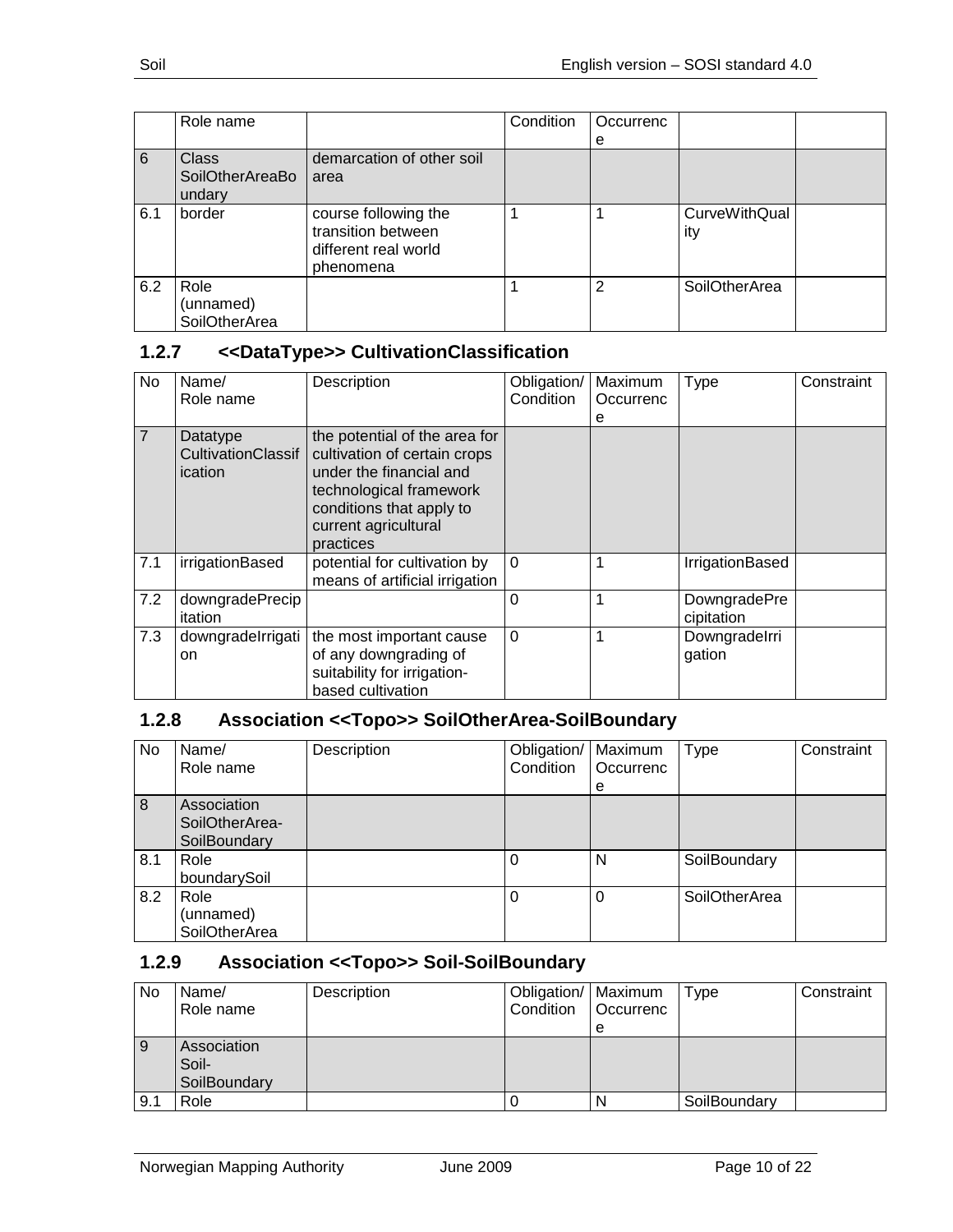|     | boundarySoil   |  |   |      |  |
|-----|----------------|--|---|------|--|
| 9.2 | Role           |  | - | Soil |  |
|     | (unnamed) Soil |  |   |      |  |

# <span id="page-10-0"></span>**1.2.10 Association <<Topo>> SoilOtherArea-SoilOtherAreaBoundary**

| No       | Name/<br>Role name                                                | Description | Obligation/<br>Condition | Maximum<br>Occurrenc<br>е | <b>Type</b>               | Constraint      |
|----------|-------------------------------------------------------------------|-------------|--------------------------|---------------------------|---------------------------|-----------------|
| 10       | Association<br>SoilOtherArea-<br><b>SoilOtherAreaBo</b><br>undary |             |                          |                           |                           |                 |
| 10.      | Role<br>boundarySoilOth<br>erArea                                 |             | 0                        | N                         | SoilOtherArea<br>Boundary | Aggregatio<br>n |
| 10.<br>2 | Role<br>(unnamed)<br>SoilOtherArea                                |             |                          | 2                         | SoilOtherArea             |                 |

# <span id="page-10-1"></span>**1.2.11 Association Soil-SoilObservation**

| No  | Name/<br>Role name                      | Description | Obligation/   Maximum<br>Condition | Occurrenc<br>е | Type                | Constraint |
|-----|-----------------------------------------|-------------|------------------------------------|----------------|---------------------|------------|
| 11  | Association<br>Soil-<br>SoilObservation |             |                                    |                |                     |            |
| 11. | Role<br>observation                     |             |                                    | N              | SoilObservatio<br>n |            |
| 11. | Role<br>soil                            |             |                                    |                | Soil                |            |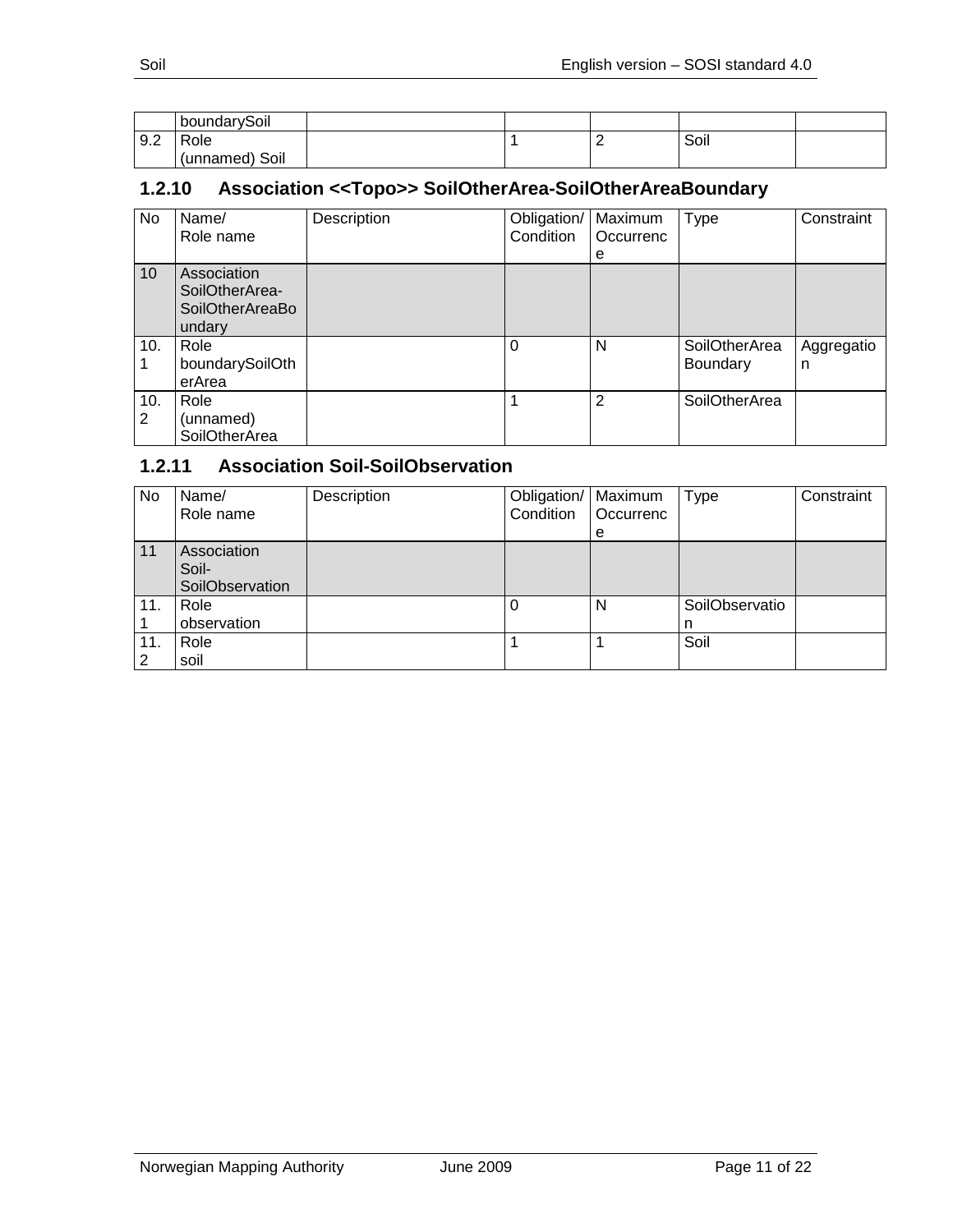**1.2.11.1**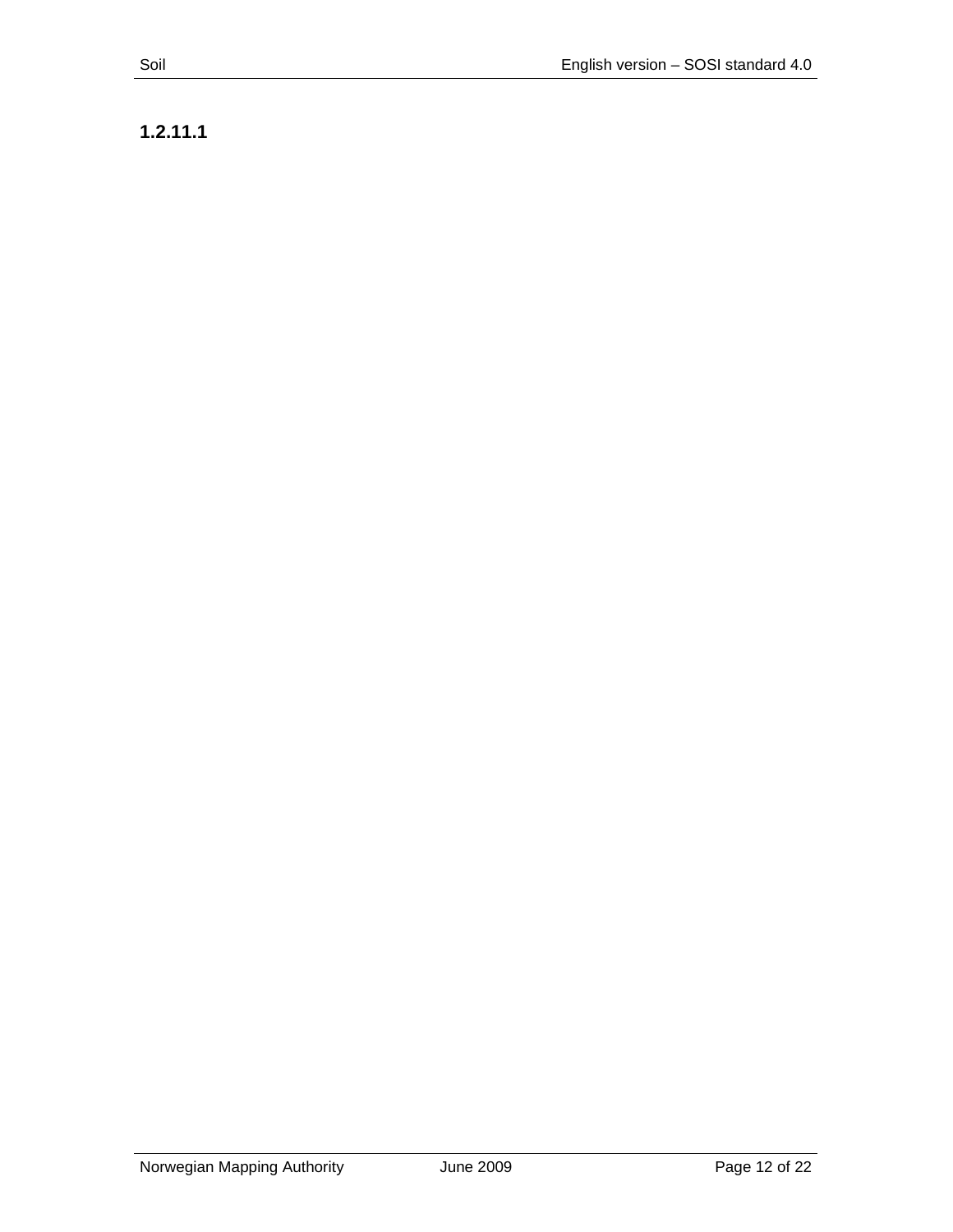# **1.2.11.2 <<CodeList>> RecommendedSoilPreparation**

| <b>Nr</b> | Code name                  | Definition/Description                                                     | Code |
|-----------|----------------------------|----------------------------------------------------------------------------|------|
|           | CodeList                   | recommended reduced soil preparation as an alternative to autumn ploughing |      |
|           | RecommendedSoilPreparation |                                                                            |      |
| 1.1       | DS/SpH/AH/SpP              | FF-Direct sowing/spring harrowing/autumn harrowing/spring ploughing        |      |
| 1.2       | DS/SpH/AH                  | FF-Direct sowing/spring harrowing/autumn harrowing                         |      |
| 1.3       | DS/AH                      | FF-Direct sowing/autumn harrowing                                          |      |
| 1.4       | DS + SL/AH/SpP             | FF-Direct sowing + subsoil loosening/autumn harrowing/spring ploughing     |      |
| 1.5       | DS + SL/AH                 | FF-Direct sowing + subsoil loosening/autumn harrowing                      |      |
| 1.6       | SpH/SpP/AH                 | FF-Spring harrowing/spring ploughing/autumn harrowing                      |      |
| 1.7       | SpH/AH                     | FF-Spring harrowing/autumn harrowing                                       |      |
| 1.8       | SpP                        | FF-Spring ploughing                                                        |      |
| 1.9       | AH                         | FF-Autumn harrowing                                                        |      |
| 1.10      | <b>AP</b>                  | FF-Autumn ploughing                                                        | 10   |
| 1.11      | Not classified             |                                                                            | 99   |

## <span id="page-12-0"></span>**1.2.11.3 <<CodeList>> OtherArea**

<span id="page-12-1"></span>

| Nr               | Code name                   | Definition/Description                                                                                                                                                                     | Code |
|------------------|-----------------------------|--------------------------------------------------------------------------------------------------------------------------------------------------------------------------------------------|------|
| $\vert$ 2        | CodeList                    | describes those areas where the soil has not been surveyed                                                                                                                                 |      |
|                  | OtherArea                   |                                                                                                                                                                                            |      |
| $2.1$            | Soil-surveyed               |                                                                                                                                                                                            | 0    |
| 2.2              | <b>Bare bedrock</b>         | at least 50% of the area is exposed bedrock and less than 10% of the area has soil deeper<br>than 25cm                                                                                     |      |
| 2.3              | Steep slope                 | minimum 33% inclination of different soils                                                                                                                                                 |      |
| 2.4              | Golf course                 | golf courses in reallocated agricultural areas and other areas that can fairly easily be put to<br>use as agricultural areas                                                               |      |
| $\overline{2.5}$ | Soil extraction site        | areas where extraction of rock or soil (sand, gravel, peat, clay, blast material, etc.) is taking<br>place                                                                                 |      |
| 2.6              | Marsh                       | areas that are not farmland and that have the appearance of marsh in the aerial photograph                                                                                                 |      |
| 2.7              | ??Rock pile / Boulder field | areas with all types of stone fences/piles?? erected in connection with cultivation                                                                                                        |      |
| 2.8              | Thin soil cover             | at least 50% of the area has soil less than 25 cm deep and less than 10% of the area has soil<br>deeper than 50 cm                                                                         |      |
| 2.9              | Farmyard                    | areas which function and have the characteristics of farmyards, including farmhouses and<br>smaller cottages, all types of outbuildings and all types of driving, use, ornamental and lawn |      |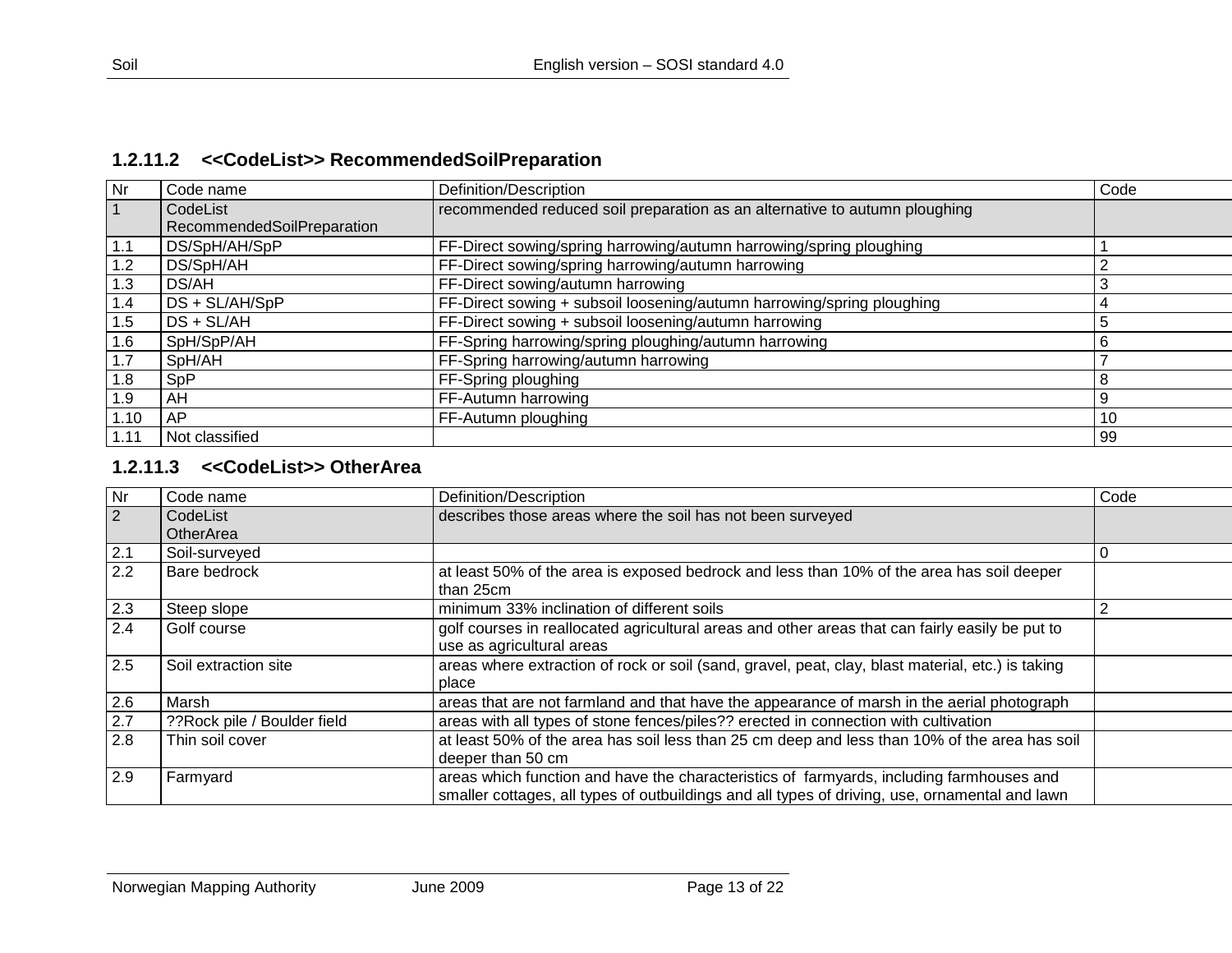|      |                  | areas (not including greenhouse areas)                                                           |    |
|------|------------------|--------------------------------------------------------------------------------------------------|----|
| 2.10 | Built-up area    | areas used for transport/traffic, residences, industry, sports facilities, etc.                  |    |
|      |                  | Brukes kun på bebygde arealer som utgjør holmer i jordbruksarealene og jordbruksarealer          |    |
|      |                  | som er utbygd etter at flybildene ble tatt.                                                      |    |
| 2.11 | Scree            | arge boulders and stony soil deposited at the foot of slopes as a result of gravity. In use only |    |
|      |                  | in areas constituting islets or parts of islets in agricultural areas                            |    |
| 2.12 | Green house area | areas used for hothouses/greenhouses, benches, etc. preventing or making soil surveying          |    |
|      |                  | very difficult                                                                                   |    |
| 2.13 | Water            | FF-sea, lakes, pools, ponds, rivers, streams, channels, etc. The code is added to (artificial)   | 12 |
|      |                  | hydrology carried out after the photographing                                                    |    |
| 2.14 | Not surveyed     | areas where the soil is not surveyed, nor are other codes for other areas indicated. The code    |    |
|      |                  | is used for most areas surrounding the agricultural areas                                        |    |

# **1.2.11.4 <<CodeList>> DepositType**

<span id="page-13-0"></span>

| Nr   | Code name                 | Definition/Description                                 | Code |
|------|---------------------------|--------------------------------------------------------|------|
| 3    | CodeList                  | category for the type of deposit in the ploughed layer |      |
|      | DepositType               |                                                        |      |
| 3.1  | Glacial river deposit     |                                                        |      |
| 3.2  | Flood deposit (fine sand) |                                                        | ◠    |
| 3.3  | Flood slide deposit       |                                                        | 3    |
| 3.4  | River deposit             |                                                        | 4    |
| 3.5  | Eluvium soil              |                                                        | 5    |
| 3.6  | Marine deposit            |                                                        | 6    |
| 3.7  | Lake deposit              |                                                        | –    |
| 3.8  | Moraine soil              |                                                        | 8    |
| 3.9  | Organic material          |                                                        | 9    |
| 3.10 | Levelled soil             |                                                        | 10   |
| 3.11 | Slide soil                |                                                        | 11   |
| 3.12 | ??Shore/beach deposit     |                                                        | 12   |
| 3.13 | ??Aeolian / Wind deposit  |                                                        | 13   |
| 3.14 | Fill / filled soil        |                                                        | 14   |
| 3.15 | Glacial lake deposit      |                                                        | 15   |
| 3.16 | Not classified            |                                                        | 99   |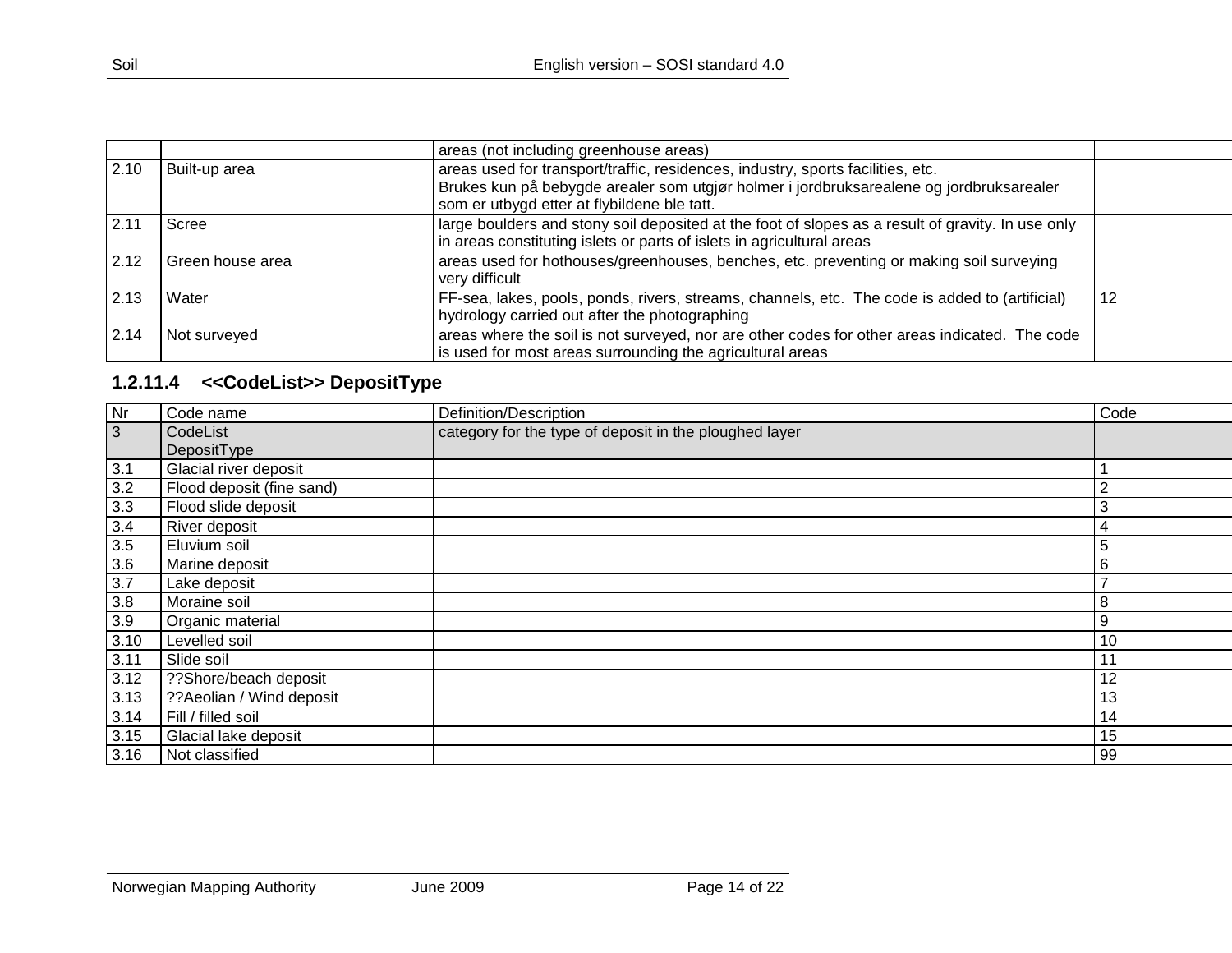#### **1.2.11.5 <<CodeList>> CultivationClass**

| Nr        | Code name               | Definition/Description                               | Code |
|-----------|-------------------------|------------------------------------------------------|------|
| $\vert$ 4 | CodeList                | cultivation potential                                |      |
|           | <b>CultivationClass</b> |                                                      |      |
| 4.1       | <b>Highly suitable</b>  | No cultivation ??limitations/restrictions registered |      |
| 4.2       | Very suitable           | Minor cultivation limitations registered             |      |
| 4.3       | Suitable                | Moderate cultivation limitations registered          |      |
| 4.4       | Poorly suited           | Major cultivation limitations registered             |      |
| 4.5       | Unsuitable              | Very severe cultivation limitations registered       |      |
| 4.6       | Not classified          |                                                      |      |

# **1.2.11.6 <<CodeList>> ErosionRisk**

<span id="page-14-0"></span>

| l Nr | Code name                 | Definition/Description               | Code |
|------|---------------------------|--------------------------------------|------|
| 5    | CodeList                  | indication of potential erosion risk |      |
|      | ErosionRisk               |                                      |      |
| 5.1  | Low risk of erosion       |                                      |      |
| 5.2  | Moderate risk of erosion  |                                      |      |
| 5.3  | High risk of erosion      |                                      |      |
| 5.4  | Very high risk of erosion |                                      |      |
| 5.5  | Not classified            |                                      |      |

# **1.2.11.7 <<CodeList>> BedrockExposure**

<span id="page-14-2"></span><span id="page-14-1"></span>

| Nr.            | Code name       | Definition/Description                                                                     | Code |
|----------------|-----------------|--------------------------------------------------------------------------------------------|------|
| $\overline{6}$ | CodeList        | code for frequency of exposed bedrock. Used when there is exposed bedrock within a         |      |
|                | BedrockExposure | delimited expanse of soil Note: Bedrock exposure with a very great distance to the closest |      |
|                |                 | one will only be marked as a point observation (cf. SoilObservation)                       |      |
| 6.1            | $0\%$           | FF-No share of exposed rocks                                                               |      |
| 6.2            | $>0.1\%$        | FF->0-0.1% share of exposed rocks                                                          |      |
| 6.3            | $0.1 - 2 \%$    | FF-0.1-2% share of exposed rocks                                                           |      |
| 6.4            | $2 - 5%$        | FF-2-5% share of exposed rocks                                                             |      |
| 6.5            | 5-10 %          | FF-5-10% share of exposed rocks                                                            |      |
| 6.6            | 10-25 %         | FF-10-25% share of exposed rocks                                                           |      |
| 6.7            | 25-50 %         | FF-25-50% share of exposed rocks                                                           |      |
| 6.8            | Not registered  | FF-Not registered                                                                          |      |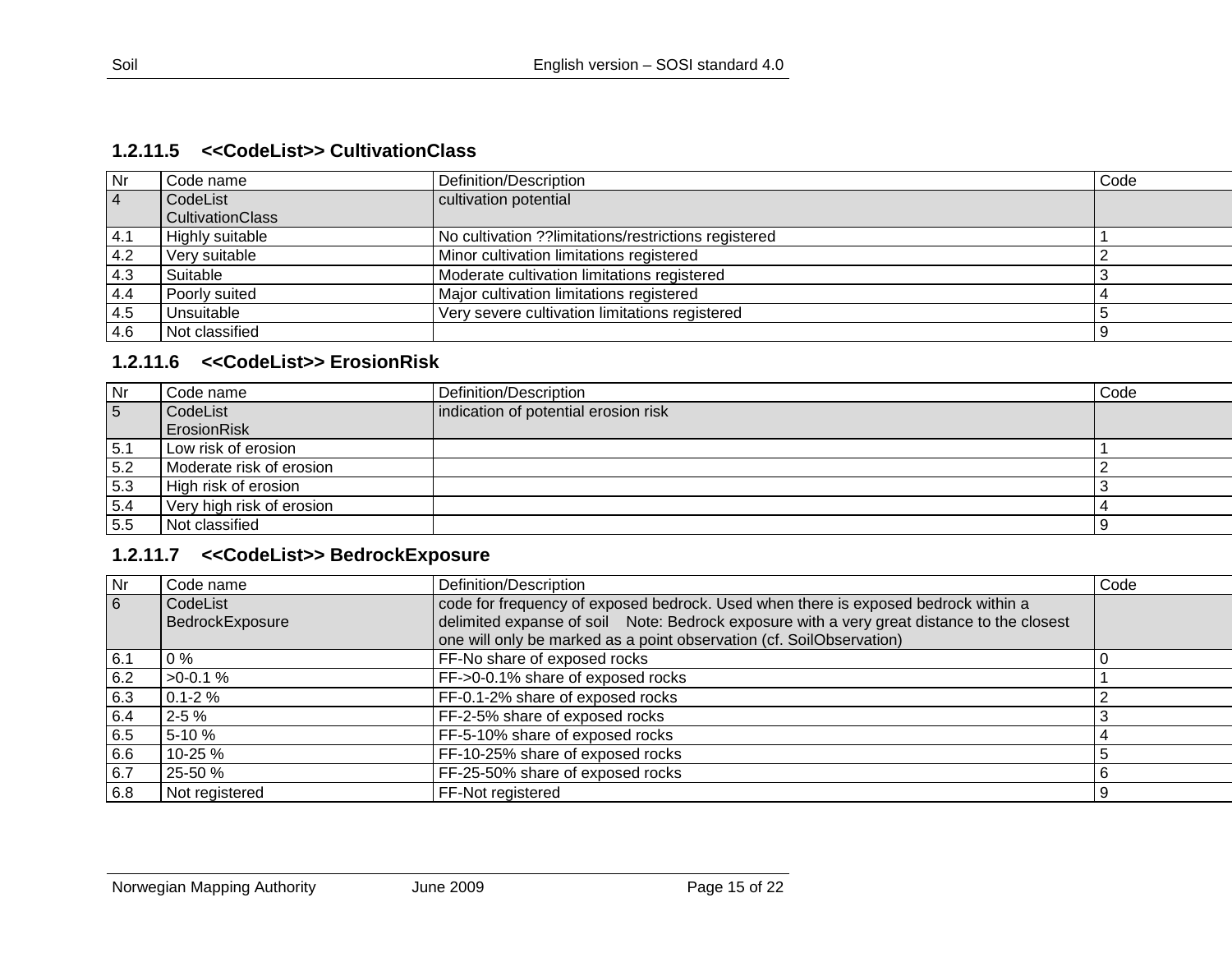# **1.2.11.8 <<CodeList>> SurfaceSupplement**

| Nr             | Code name                     | Definition/Description                                                                                                                                                                                                                                                            | Code |
|----------------|-------------------------------|-----------------------------------------------------------------------------------------------------------------------------------------------------------------------------------------------------------------------------------------------------------------------------------|------|
| $\overline{7}$ | CodeList<br>SurfaceSupplement | code for supplementary observations                                                                                                                                                                                                                                               |      |
| 7.1            | No other important attributes |                                                                                                                                                                                                                                                                                   |      |
| 7.2            | Grading                       | FF-Soil which has been levelled somewhat, such as levelling of hillocks. The original soil<br>should cover at least 50-70% of the area. Also used for areas that have been levelled so long<br>ago that the soil is starting to show signs of ordinary ?? <truncated></truncated> |      |
| 7.3            | Salt precipitation on surface | FF-Salts have precipitated on the surface due to a high degree of evaporation of nutrient-<br>laden water. Used in areas with little summer precipitation (such as Ottadalen).                                                                                                    | 2    |
| 7.4            | Humpy and uneven surface      | FF-Used for areas with small hills and uneven surface which do not appear from the inclination   3<br>code in the figure.                                                                                                                                                         |      |
| 7.5            | Shallow variant               | FF-Used when there are only smaller areas with shallower soil than normal for the type(s) of<br>soil in the figure where the type(s) of soil occur(s).                                                                                                                            | 4    |
| 7.6            | Anthropogenic variant         | FF-Area that shows signs of human activity in the form of bricks, nails, etc.                                                                                                                                                                                                     |      |
| 7.7            | Not registered                |                                                                                                                                                                                                                                                                                   | 9    |

# <span id="page-15-0"></span>**1.2.11.9 <<CodeList>> Inclination**

<span id="page-15-1"></span>

| Nr   | Code name   | Definition/Description                                                                            | Code |
|------|-------------|---------------------------------------------------------------------------------------------------|------|
| 8    | CodeList    | inclination class of the soil figure<br>Note: The inclination is measured as a percentage using a |      |
|      | Inclination | rate of climb indicator.                                                                          |      |
| 8.1  | $0 - 2%$    | FF-0-2% inclination                                                                               |      |
| 8.2  | $1 - 4%$    | FF-1-4% inclination                                                                               | ົ    |
| 8.3  | $2 - 6%$    | FF-2-6% inclination                                                                               | 3    |
| 8.4  | 4-8 %       | FF-4-8% inclination                                                                               | 4    |
| 8.5  | $6 - 12%$   | FF-6-12% inclination                                                                              | 5    |
| 8.6  | $9 - 15%$   | FF-9-15% inclination                                                                              | 6    |
| 8.7  | 12-20 %     | FF-12-20% inclination                                                                             |      |
| 8.8  | 18-22 %     | FF-18-22% inclination                                                                             | 8    |
| 8.9  | 20-25 %     | FF-20-25% inclination                                                                             | 9    |
| 8.10 | 20-30 %     | FF-20-30% inclination                                                                             | 10   |
| 8.11 | 25-33 %     | FF-25-33% inclination                                                                             | 11   |
| 8.12 | 31-35 %     | FF-31-35% inclination                                                                             | 12   |
| 8.13 | 33-40 %     | FF-33-40% inclination                                                                             | 13   |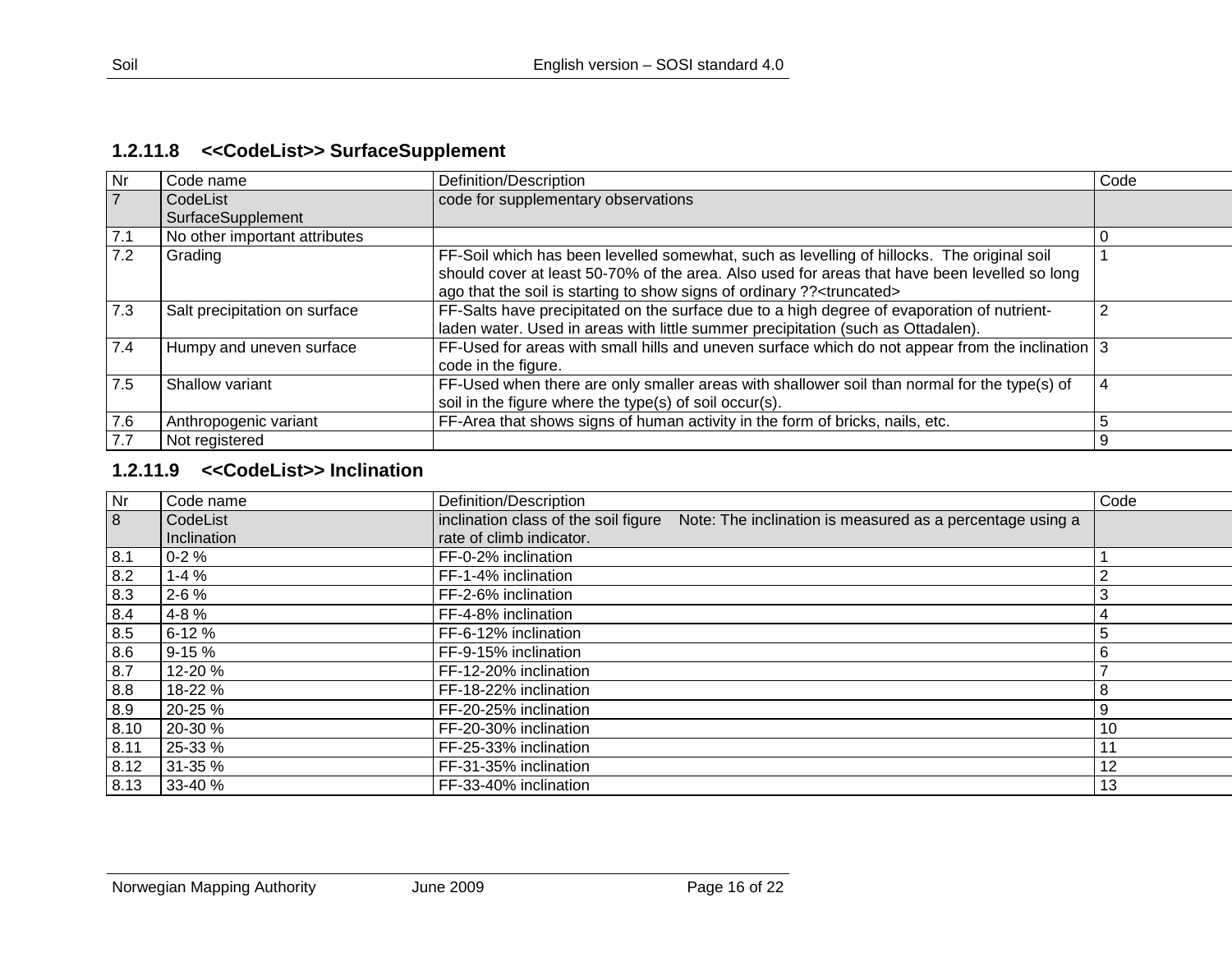| 8.14 | 33-50 %        | FF-33-50% inclination  |     |
|------|----------------|------------------------|-----|
| 8.15 | 40-50 %        | FF-40-50 % inclination |     |
| 8.16 | >50%           | FF->50% inclination    | 16  |
| 8.17 | Not registered |                        | -99 |

# **1.2.11.10 <<CodeList>> LocalSoilResource**

| Nr             | Code name                | Definition/Description                                                                           | Code |
|----------------|--------------------------|--------------------------------------------------------------------------------------------------|------|
| $\overline{9}$ | CodeList                 | category for local soil resources, category for precipitation-based grass cultivation regardless |      |
|                | LocalSoilResource        | of climate                                                                                       |      |
| 9.1            | No limitations           | No limitations for precipitation-based grass cultivation                                         |      |
| 9.2            | <b>Small limitations</b> | Minor limitations for precipitation-based grass cultivation                                      |      |
| 9.3            | Moderate limitations     | Moderate begrensninger for nedbørsbasert grasdyrking                                             |      |
| 9.4            | <b>Major limitations</b> | Store begrensninger for nedbørsbasert grasdyrking                                                |      |
| 9.5            | Very major limitations   | Very severe limitations for precipitation-based grass cultivation                                |      |
| 9.6            | Not classified           |                                                                                                  |      |

# **1.2.11.11 <<CodeList>> EnvironmentalMeasure**

<span id="page-16-0"></span>

| Nr   | Code name                             | Definition/Description                                                  | Code |
|------|---------------------------------------|-------------------------------------------------------------------------|------|
| 10   | CodeList                              | measure needed to bring the risk of erosion down to an acceptable level |      |
|      | EnvironmentalMeasure                  |                                                                         |      |
| 10.1 | No measures necessary                 |                                                                         |      |
| 10.2 | Reduced soil preparation              |                                                                         |      |
| 10.3 | Reduced soil preparation with harvest |                                                                         |      |
|      | l reduction                           |                                                                         |      |
| 10.4 | Permanent grass cover advised         |                                                                         |      |
| 10.5 | Not classified                        |                                                                         |      |

## **1.2.11.12 <<CodeList>> DowngradeReason**

<span id="page-16-2"></span><span id="page-16-1"></span>

| Nr   | Code name                        | Definition/Description                                                                          | Code |
|------|----------------------------------|-------------------------------------------------------------------------------------------------|------|
| 11   | CodeList                         | the cause of any downgrading of suitability for cultivation Note: Used for areas in cultivation |      |
|      | DowngradeReason                  | $class 3-5$                                                                                     |      |
| 11.1 | Climate                          |                                                                                                 |      |
| 11.2 | High content of gravel, rocks or |                                                                                                 |      |
|      | l boulders                       |                                                                                                 |      |
| 11.3 | Vulnerable to drying             |                                                                                                 |      |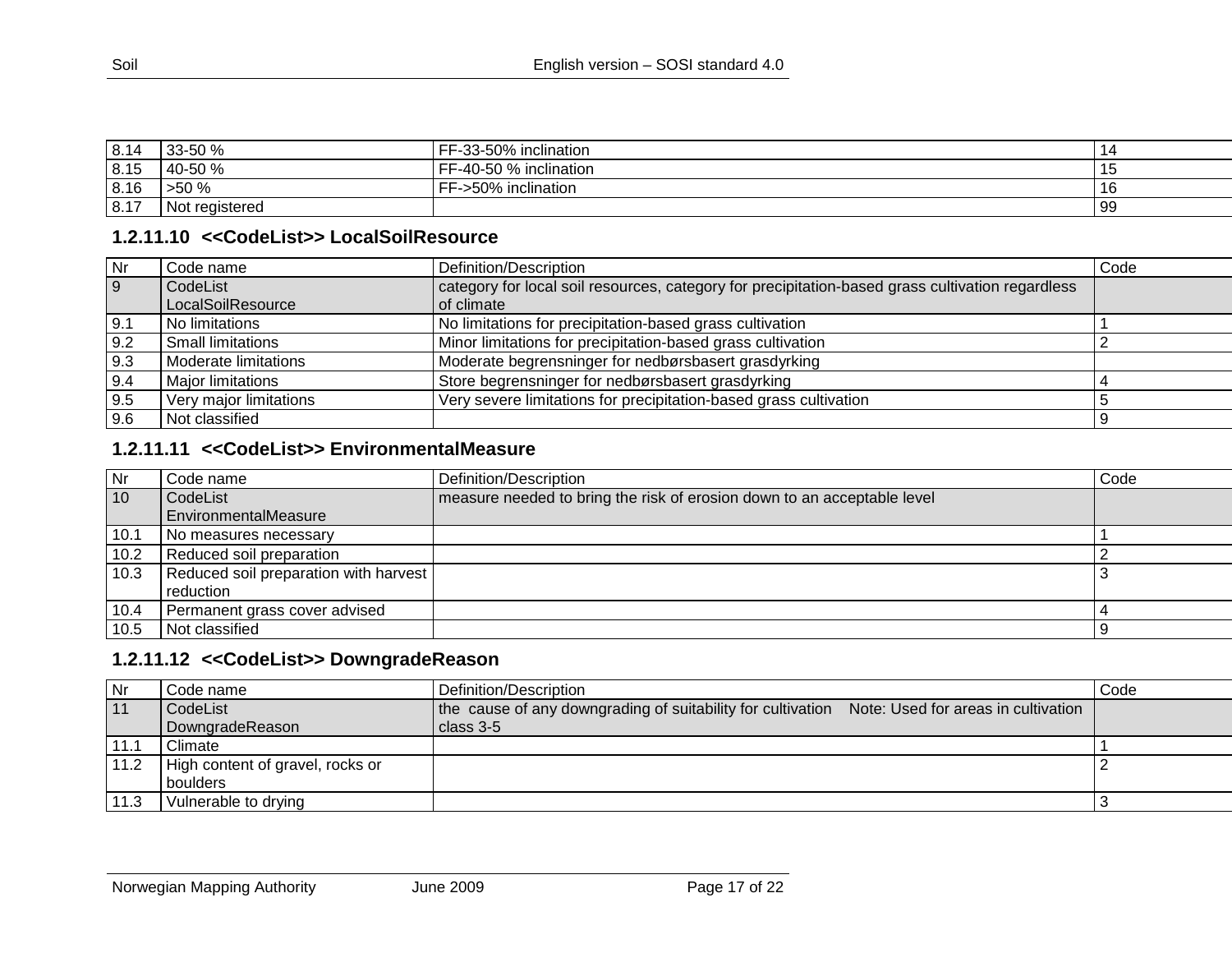| 11.4 | Other soil limitations                           |     |
|------|--------------------------------------------------|-----|
| 11.5 | Inclination condition                            |     |
| 11.6 | Organic soil with poor load carrying<br>capacity | - O |
| 11.7 | Exposed bedrock or bedrock with<br>shallow cover |     |
| 11.8 | Unclassified area                                | ్ర  |

# **1.2.11.13 <<CodeList>> ObservationType**

| Nr   | Code name                         | Definition/Description                                                                                | Code |
|------|-----------------------------------|-------------------------------------------------------------------------------------------------------|------|
| 12   | CodeList                          | important details limiting the use of the soil Note: The details cannot be delimited as               |      |
|      | ObservationType                   | polygons and are therefore shown by special symbols. The symbols show the properties of a             |      |
|      |                                   | small area where they are located (less than 0.05 hectare). It may also be ?? <truncated></truncated> |      |
| 12.1 | Shallow ground                    |                                                                                                       | -28  |
| 12.2 | <b>Exposed bedrock</b>            |                                                                                                       | 29   |
| 12.3 | Soil extraction site in operation |                                                                                                       | 32   |
| 12.4 | Mound - ridge-shaped surface      |                                                                                                       | 41   |
| 12.5 | High content of boulders          |                                                                                                       |      |
| 12.6 | Marsh / peat formation            |                                                                                                       | 43   |
| 12.7 | Swamping on cultivated ground     |                                                                                                       | 44   |
| 12.8 | Source, well                      |                                                                                                       | 45   |
| 12.9 | Large boulder                     |                                                                                                       | 46   |

# <span id="page-17-0"></span>**1.2.11.14 <<CodeList>> OrganicShare**

<span id="page-17-1"></span>

| Nr   | Code name                | Definition/Description                                             | Code |
|------|--------------------------|--------------------------------------------------------------------|------|
| 13   | CodeList<br>OrganicShare | category for the content of organic material in the ploughed layer |      |
| 13.1 | Little                   | < 3% organisk materiale                                            |      |
| 13.2 | Moderate                 | 3 - 6 % organisk materiale                                         |      |
| 13.3 | High                     | 6 - 12 % organisk materiale                                        |      |
| 13.4 | Very high                | 12 -20 % organisk materiale                                        |      |
| 13.5 | Organic soil             | > 20 % organisk materiale                                          |      |
| 13.6 | Not classified           |                                                                    |      |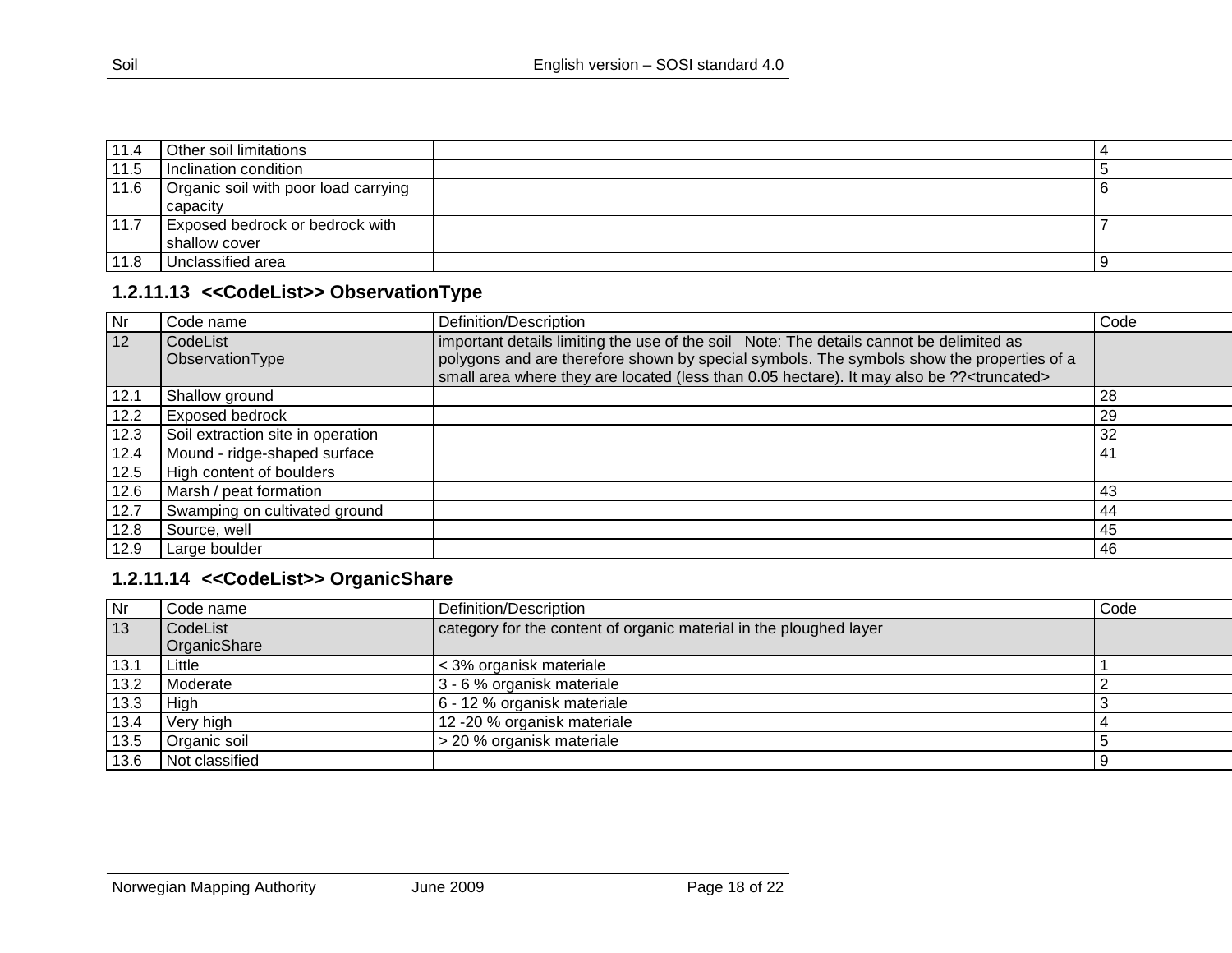# **1.2.11.15 <<CodeList>> LevellingExtent**

| Nr   | Code name                 | Definition/Description                                                                             | Code |
|------|---------------------------|----------------------------------------------------------------------------------------------------|------|
| 14   | CodeList                  | indicates to what extent the ground has been levelled in an area or whether it consists of filled- |      |
|      | LevellingExtent           | in material                                                                                        |      |
| 14.1 | Ungraded/not filled       |                                                                                                    |      |
| 14.2 | Somewhat graded or filled |                                                                                                    |      |
| 14.3 | Heavily graded or filled  |                                                                                                    |      |
| 14.4 | <b>Graded or filled</b>   |                                                                                                    |      |
| 14.5 | l Not classified          |                                                                                                    |      |

# **1.2.11.16 <<CodeList>> RockAndBoulder**

<span id="page-18-0"></span>

| <b>Nr</b> | Code name                           | Definition/Description                                                                     | Code |
|-----------|-------------------------------------|--------------------------------------------------------------------------------------------|------|
| 15        | CodeList                            | rock and boulder content given as a map figure average, estimated as the amount in m3 down |      |
|           | RockAndBoulder                      | to a soil depth of $\frac{1}{2}$ metre                                                     |      |
| 15.1      | Completely free of rocks            | 0 stein/blokker pr kub. m.                                                                 |      |
| 15.2      | Free of rocks and boulders          | 0-0,5 stein/blokker pr kub. m.                                                             |      |
| 15.3      | Contains a few rocks and boulders   | 0,5-10 stein/blokker pr kub. m.                                                            |      |
| 15.4      | Moderately abundant in rocks and    |                                                                                            | 4    |
|           | boulders                            |                                                                                            |      |
| 15.5      | Contains rocks and boulders         | 10-25 stein/blokker pr kub. m.                                                             |      |
| 15.6      | Abundant in rocks and boulders      | 50-100 stein/blokker pr kub. m.                                                            |      |
| 15.7      | Very abundant in rocks and boulders | 100-200 stein/blokker pr kub. m.                                                           | 6    |
| 15.8      | Rock and boulder land               | >200 stein/blokker pr kub. m.                                                              |      |
| 15.9      | Not registered                      |                                                                                            | 9    |

#### <span id="page-18-1"></span>**1.2.11.17 <<CodeList>> TextureGroup**

<span id="page-18-2"></span>

| Nr   | Code name                       | Definition/Description                                        | Code |
|------|---------------------------------|---------------------------------------------------------------|------|
| 16   | CodeList                        | category for the dominant texture group in the ploughed layer |      |
|      | <b>TextureGroup</b>             |                                                               |      |
| 16.1 | Sand                            |                                                               |      |
| 16.2 | Silty sand                      |                                                               |      |
| 16.3 | Silt                            |                                                               |      |
| 16.4 | Slightly clayey soil (<25% clay |                                                               |      |
|      | fraction)                       |                                                               |      |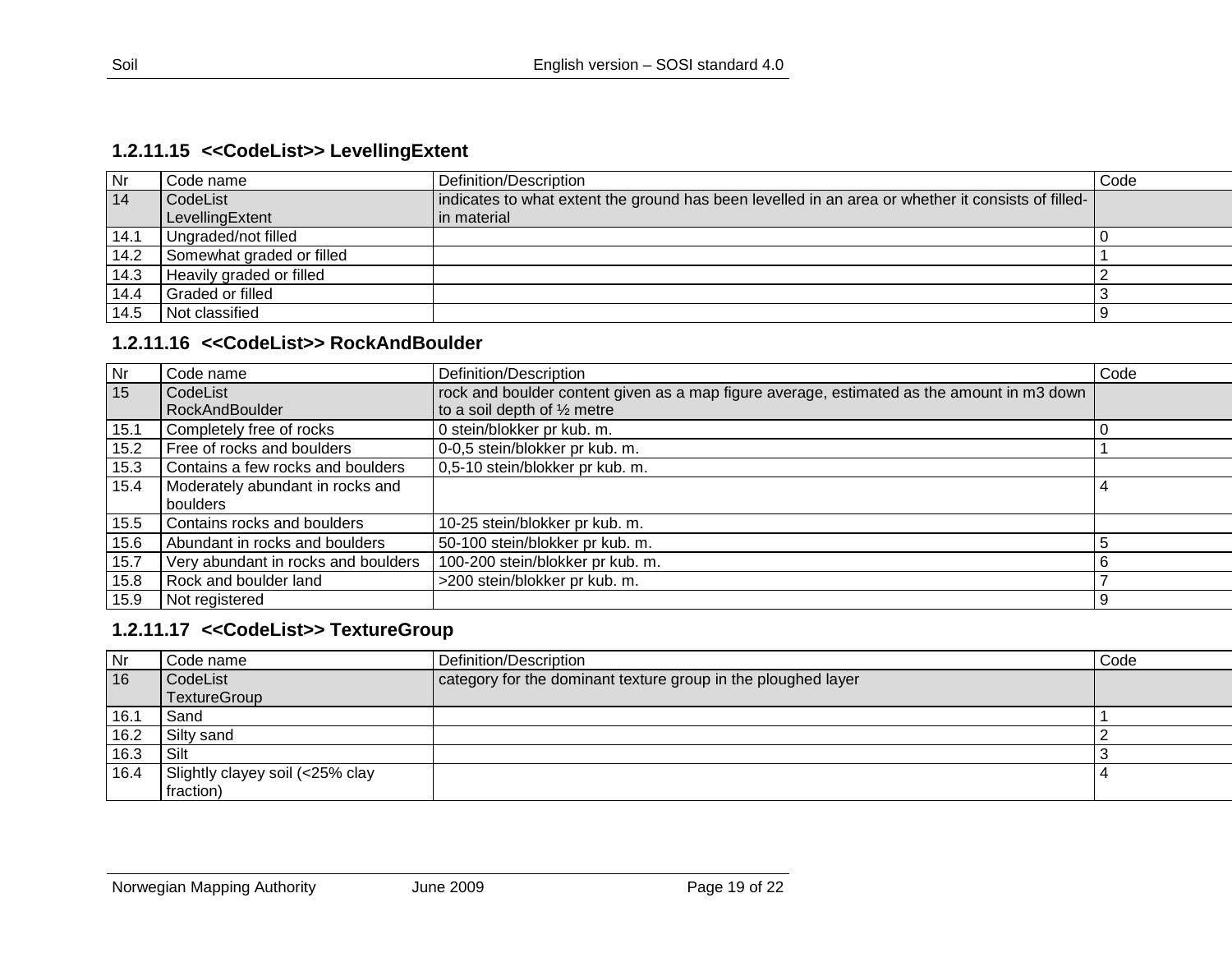| 16.5 | Medium clayey soil (25-40% clay |  |
|------|---------------------------------|--|
|      | traction                        |  |
| 16.6 | Organic                         |  |
| 16.7 | $\cdot$ .<br>Nο<br>classified   |  |

# **1.2.11.18 <<CodeList>> WaterStorageCapacity**

| <b>Nr</b> | Code name                           | Definition/Description                                                                       | Code |
|-----------|-------------------------------------|----------------------------------------------------------------------------------------------|------|
| 117       | CodeList                            | category for water accessible to plants which can be stored in the soil at depths down to 60 |      |
|           | <b>WaterStorageCapacity</b>         | I cm                                                                                         |      |
| 17.1      | Limited water storage capability    | very prone to drying, <50 mm of plant-accessible water down to 60 cm depth                   |      |
| 17.2      | Medium water storage capability     | prone to drying, between 50 and 90 mm of plant-accessible water down to 60 cm depth          |      |
| 17.3      | Great water storage capability      | not prone to drying, between 90 and 130 mm of plant-accessible water down to 60 cm depth     |      |
| 17.4      | Very great water storage capability | very resistent to drying, >=130 mm of plant-accessible water down to 60 cm depth             |      |
| 17.5      | Not classified                      |                                                                                              |      |

# **1.2.11.19 <<CodeList>> WRBGroups**

<span id="page-19-1"></span><span id="page-19-0"></span>

| Nr    | Code name                      | Definition/Description                                                                        | Code      |
|-------|--------------------------------|-----------------------------------------------------------------------------------------------|-----------|
| 18    | CodeList                       | classification code according to the WRB system (World Referance Base for Soil Resources,     |           |
|       | <b>WRBGroups</b>               | 1998)                                                                                         |           |
| 18.1  | Albeluvisol                    | soil with a light layer which filters down to a clay-enriched layer                           | AB        |
| 18.2  | Arenosol                       | deep soil consisting of self-drained, sorted sand                                             | AR        |
| 18.3  | Antrosol                       | soil with a light layer which filters down to a clay-enriched layer                           | AT        |
| 18.4  | Cambisol                       | young soil with weakly developed soil structure                                               | <b>CM</b> |
| 18.5  | Cryosol                        | soil with permafrost within 1m                                                                | <b>CR</b> |
| 18.6  | Fluvisol                       | young soil formed in material that has been deposited in running water (rivers and streams)   | <b>FL</b> |
| 18.7  | Gleysol                        | groundwater-affected soil with poor soil formation                                            | GL        |
| 18.8  | Histosol                       | organic soil more than 40 cm thick                                                            | <b>HS</b> |
| 18.9  | Leptosol                       | very shallow soil with high content of gravel and pebbles or highly calcareous (shell sand)   | LP        |
| 18.10 | Luvisol                        | soil with clay-enriched layer                                                                 | LV        |
| 18.11 | Phaeosem                       | nutrient-rich soil with a dark layer of topsoil                                               | <b>PH</b> |
| 18.12 | Podzol                         | acidic soil with rust red to black precipitation layer                                        | <b>PZ</b> |
|       | 18.13 Regosol                  | soil with very limited stratification                                                         | <b>RG</b> |
| 18.14 | Cultivated filling/filled soil | soil which has been exposed to ground levelling or digging/man-made soil mainly consisting of | RGah      |
|       |                                | landfill material                                                                             |           |
|       | 18.15 Umbrisol                 | oligotrophic soil with a dark layer of topsoil                                                | UM        |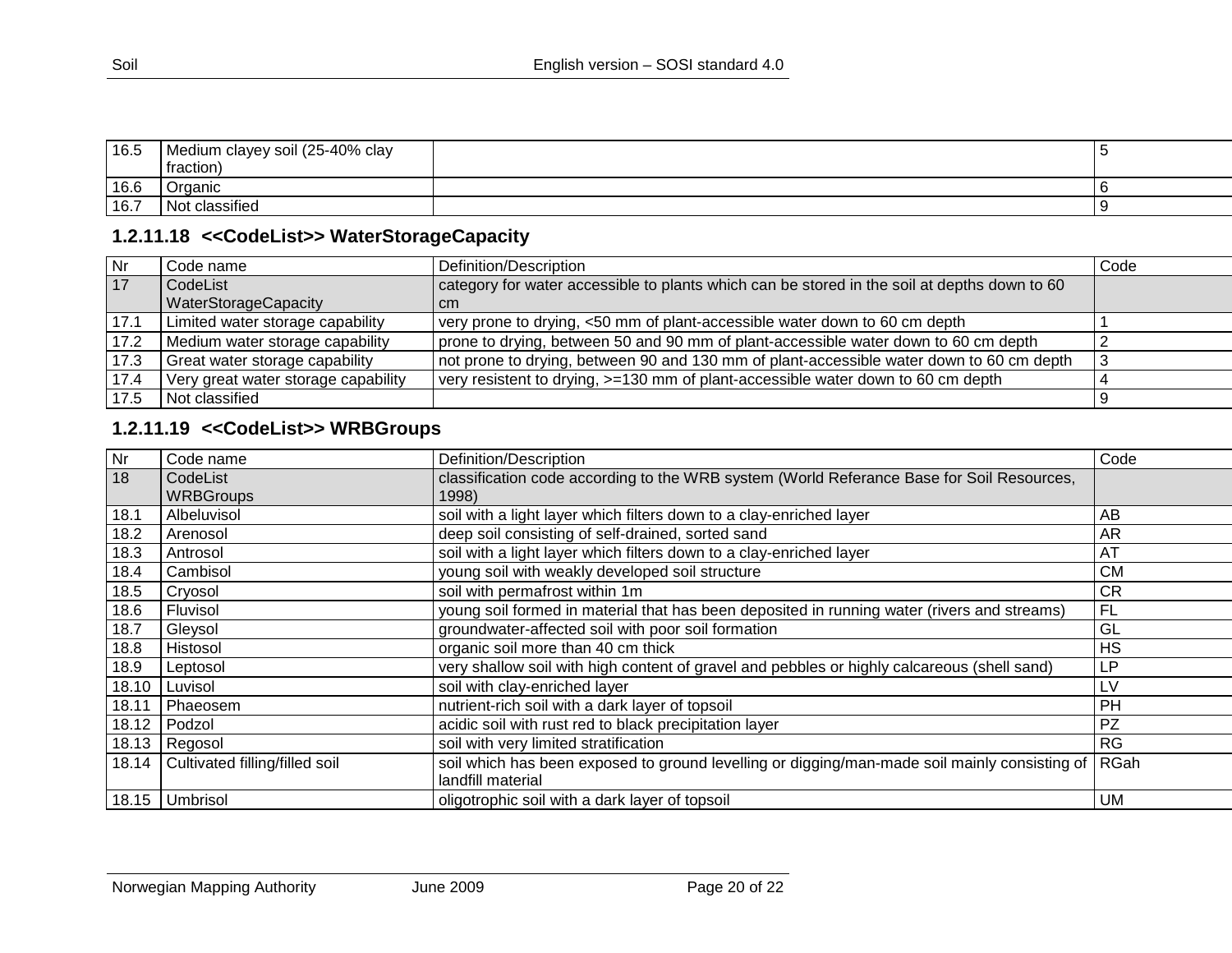#### **1.2.11.20 <<CodeList>> CultivationPotentialAlmond**

| <b>Nr</b> | Code name                  | Definition/Description                                                                         | Code |
|-----------|----------------------------|------------------------------------------------------------------------------------------------|------|
| 19        | CodeList                   | the potential of the area for almond potato cultivation under the financial and technological  |      |
|           | CultivationPotentialAlmond | framework conditions that apply to current agricultural practices                              |      |
| 19.1      | Very suitable              | area which meets the requirements for cultivation of almond potatoes                           |      |
| 19.2      | Marginal                   | areas which do not satisfy all the requirements related to the cultivation of almond potatoes. |      |
|           |                            | but where cultivation may still take place (local assessment)                                  |      |
| 19.3      | l Unsuitable               | area which does not meet the requirements for cultivation of almond potatoes                   |      |
| 19.4      | Not classified             |                                                                                                |      |

# **1.2.11.21 <<CodeList>> DowngradeAlmond**

<span id="page-20-0"></span>

| Nr    | Code name                           | Definition/Description                                                                    | Code |
|-------|-------------------------------------|-------------------------------------------------------------------------------------------|------|
| 20    | CodeList                            | predominant cause of the downgrading of an areaXzXs suitability for cultivation of almond |      |
|       | DowngradeAlmond                     | potatoes                                                                                  |      |
| 20.1  | Climate                             |                                                                                           |      |
| 20.2  | Høyt content of gravel, rocks or    |                                                                                           |      |
|       | boulders                            |                                                                                           |      |
| 20.3  | Vulnerable to drying                |                                                                                           | 3    |
| 20.4  | Soil texture                        |                                                                                           |      |
| 20.5  | Inclination condition               |                                                                                           | 5    |
| 20.6  | Content of organic material         |                                                                                           |      |
| 20.7  | Exposed bedrock or shallow soil     |                                                                                           |      |
| 20.8  | Too wet when much precipitation     |                                                                                           | 8    |
|       | (depending on condition of ditches) |                                                                                           |      |
| 20.9  | Unclassified area                   |                                                                                           | 9    |
| 20.10 | Cultivated garbage dump             |                                                                                           | -10  |

#### <span id="page-20-1"></span>**1.2.11.22 <<CodeList>> TextureCode**

<span id="page-20-2"></span>

| Nr   | Code name                   | l Definition/Description                     | Code |
|------|-----------------------------|----------------------------------------------|------|
| 21   | CodeList                    | code for the grain size in the topsoil layer |      |
|      | TextureCode                 |                                              |      |
| 21.1 | Gravelly sand               |                                              |      |
| 21.2 | Medium sand and coarse sand |                                              |      |
| 21.3 | Fine sand                   |                                              |      |